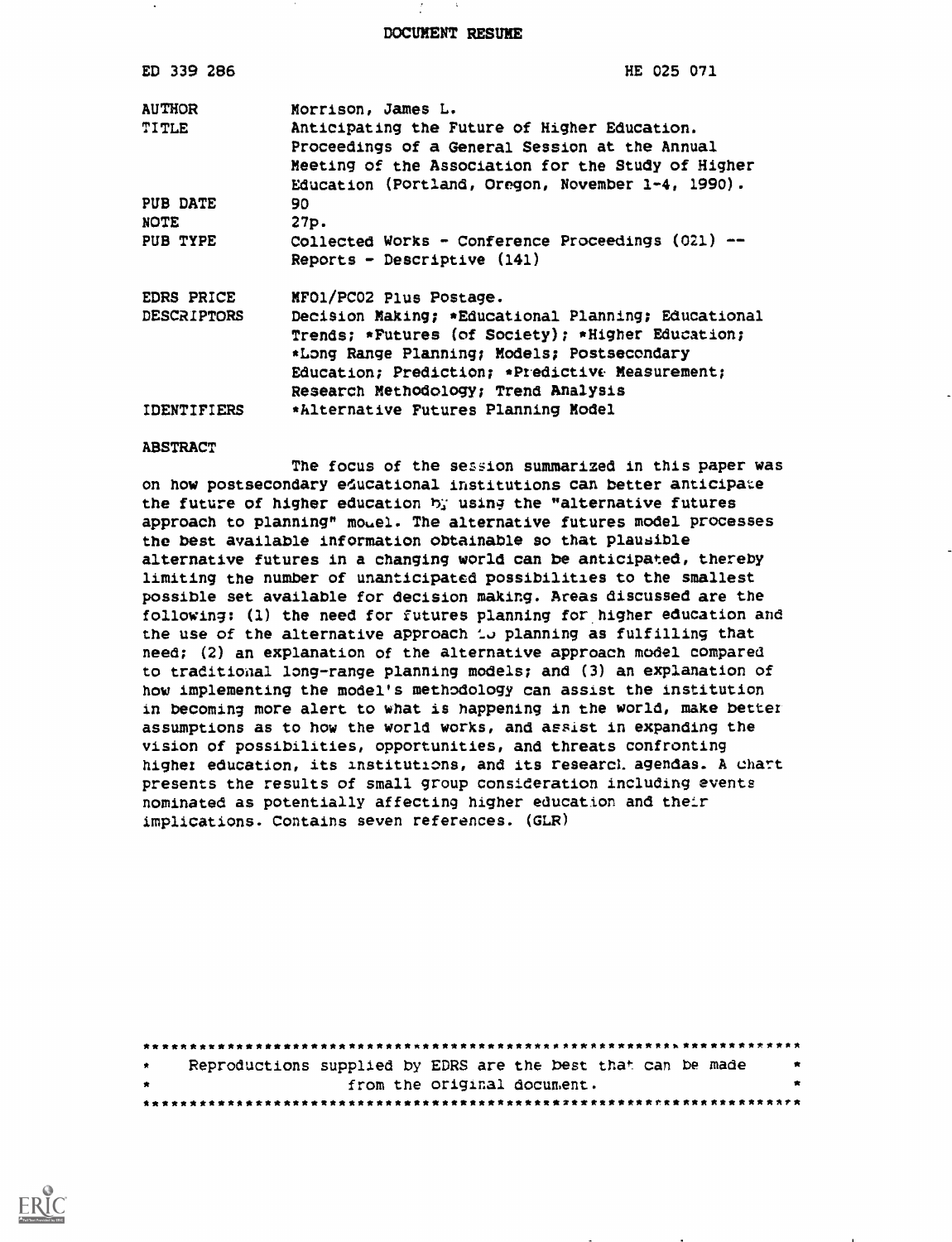## **Anticipating the Future of Higher Education**

# Proceedings of a General Session at the 1990<br>Annual Meeting of the **Association for the Study of Higher Education**

James L. Morrison CB 3500 Peabody Hall University of North Carolina at Chapel Hill Chapel Hill, NC 27599

"PERMISSION TO REPRODUCE THIS MATERIAL HAS BEEN GRANTED BY

James L. Morrison

TO THE EDUCATIONAL RESOURCES INFORMATION CENTER (ERIC)

**U.S. DEPARTMENT OF EDUCATION** Office of Educational Research and Improvement EDUCATIONAL RESOURCES INFORMATION

This document has been reproduced as<br>received from the person of organization<br>originating if

(\* Minor changes have been made to improve<br>reproduction quality

— <sub>mem</sub><br>e. Points of view or opinions stated in this document do inot inecessarily represent official<br>iment do inot necessarily represent official

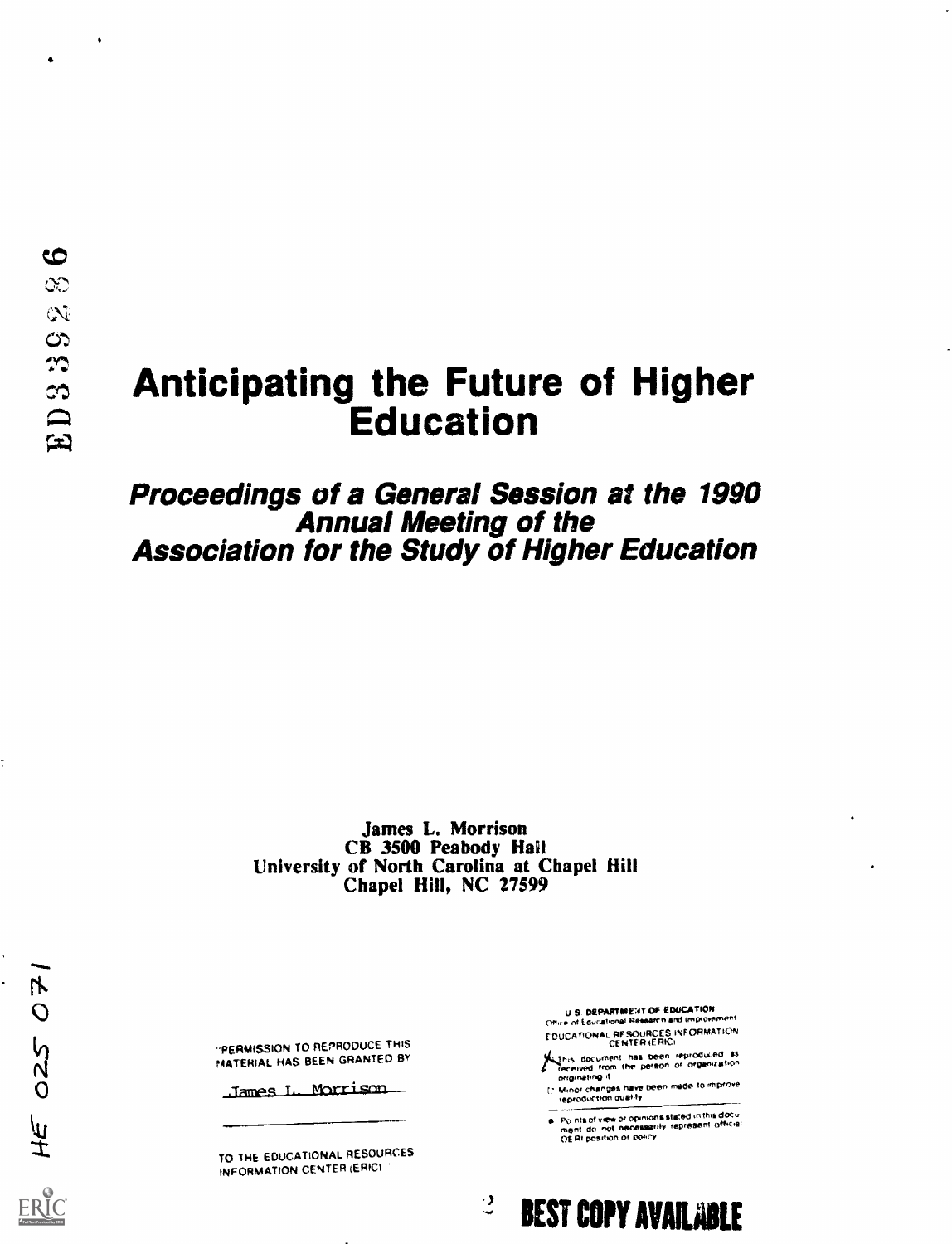## Anticipating the Future of Higher Education

Proceedings

of a General Session at the 1990 Annual Meeting of the Association for the Study of Higher Education

The last decade, indeed the last year, has been an extraordinarily turbulent time in Western civilization. We have witnessed the end of the cold war and the end of a war in the Gulf. Although the U.S. and coalition forces were victorious in the Gulf war, there is a question whether or not we will "win the peace." We saw an aborted attempt at a military takeover in the Soviet Union; we may see food riots or civil war in that unfortunate region. Europe '92 may incorporate Eastern Europe and become the largest free trade bloc the world has ever seen. In response, a number of nations are projecting joint economic ventures that may include free-trade: the U.S., Canada and Mexico (the North American Free Trade Agreement); Australia and New Zealand; Brazil and Argentina. These blocs may be protectionist, or they may be signals of international free trade. Impossible? Would the dissolution of Communism have been thought possible last year?

Such events, if they occur, will affect the future of every facet of the United States, including, of course, our institutions of higher education.

Most colleges and universities do not systematically incorporate the effects of potential global events into their strategic or their curricular planning. Most planning models, when and if they do pay attention to the external environment, focus on trends, called "planning assumptions." These assumptions typically focus on demographics, or on legislative trends. The models work well when the external environment is relatively stable and predictable. They do not help when the external world is unstable and unpredictable.

The purpose of this session at the 1990 meeting was to focus on how we can anticipate the future in order to plan more effectively. I used a video by Joel Barker, Anticipating the Future: The Business of Paradigms (1989) to initiate the session. Barker, in turn, paid allegiance to Thomas Kuhn, *'author of The Structure of Scientific Revolutions* (1962) for introducing him to the concept of paradigms.

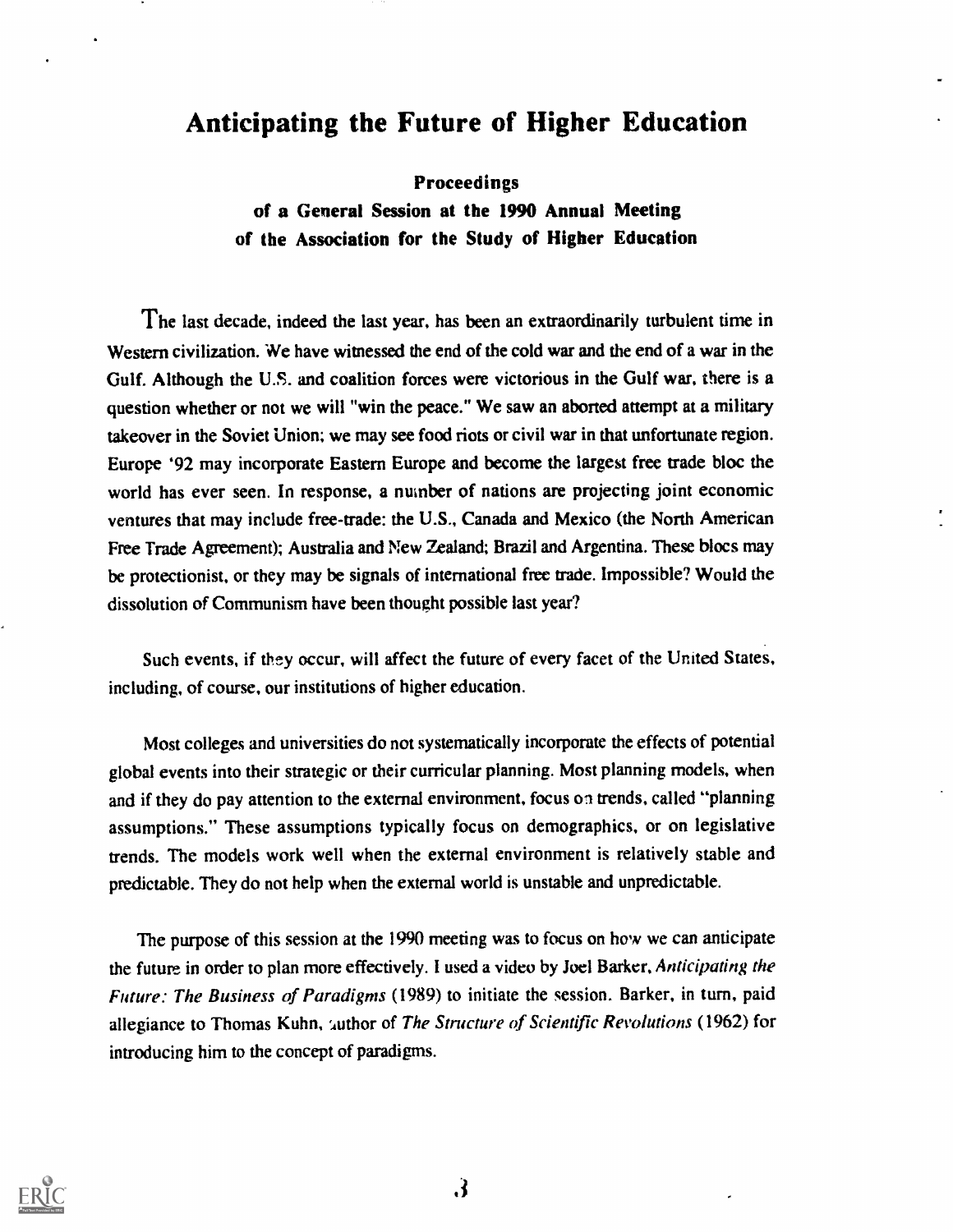#### Conduct of the Session

I began my presentation with a brief review of the signals that led to the end of the Cold War and to the Iraqi invasion of Kuwait. Both of the events had caught the U.S. government by surprise. Why? Why were our officials not able to anticipate these dramatic events? Why had they not seen the signals?

To respond to these questions, I showed a video by Joel Barker, Anticipating the Future: The Business of Paradigms (1989). Barker says that it all has to do with paradigms. He cites Thomas Kuhn, author of The Structure of Scientific Revolutions (1962), describing paradigms as conceptual and methodological frameworks that define scientists' models within which they interpret data related to their area of interest. Kuhn found that paradigms act as filters that screen data coming into the scientist's mind. If the data agree with the paradigm, they are recognized and understood. Data that do not match the expectations created by the paradigm, however, tend to be ignored, or are distorted until they fit the paradigm.

Barker calls this phenomenon the "paradigm effect." This "effect" may keep us from successfully anticipating the future, Barker argues, because we try to discover the future by looking for it through our existing lenses (paradigms). He illustrates this with a variety of examples, including the impact the invention of the quartz watch made on Swiss watch manufacturing. In 1968 the Swiss dominated the world of watchmaking, with 65% of the world marketshare and 80% of the profits. In 1978 their marketshare was less than 10%; by 1981 they had to fire 50,000 of their 65,000 watchmakers. By contrast, in 1968 the Japanese had virtually no marketshare in watchmaking; today they dominate the market. What happened? Although the quartz movement watch was invented by Swiss research and development specialists in 1967, the concept was rejected by their employers because it did not fit the watch paradigm—there were no bearings, gears, or mainsprings. In fact, the Swiss did not even protect their invention. Seiko of Japan representatives saw a model at the 1967 annual watch congress, and, as Barker says, the rest is history.

Barker maintains that the Swiss watch manufacturers were blinded by the success of their old paradigm. When confronted with a new and different development in watchmaking, they rejected it. Consequently, they experienced a "paradigm shift." The



4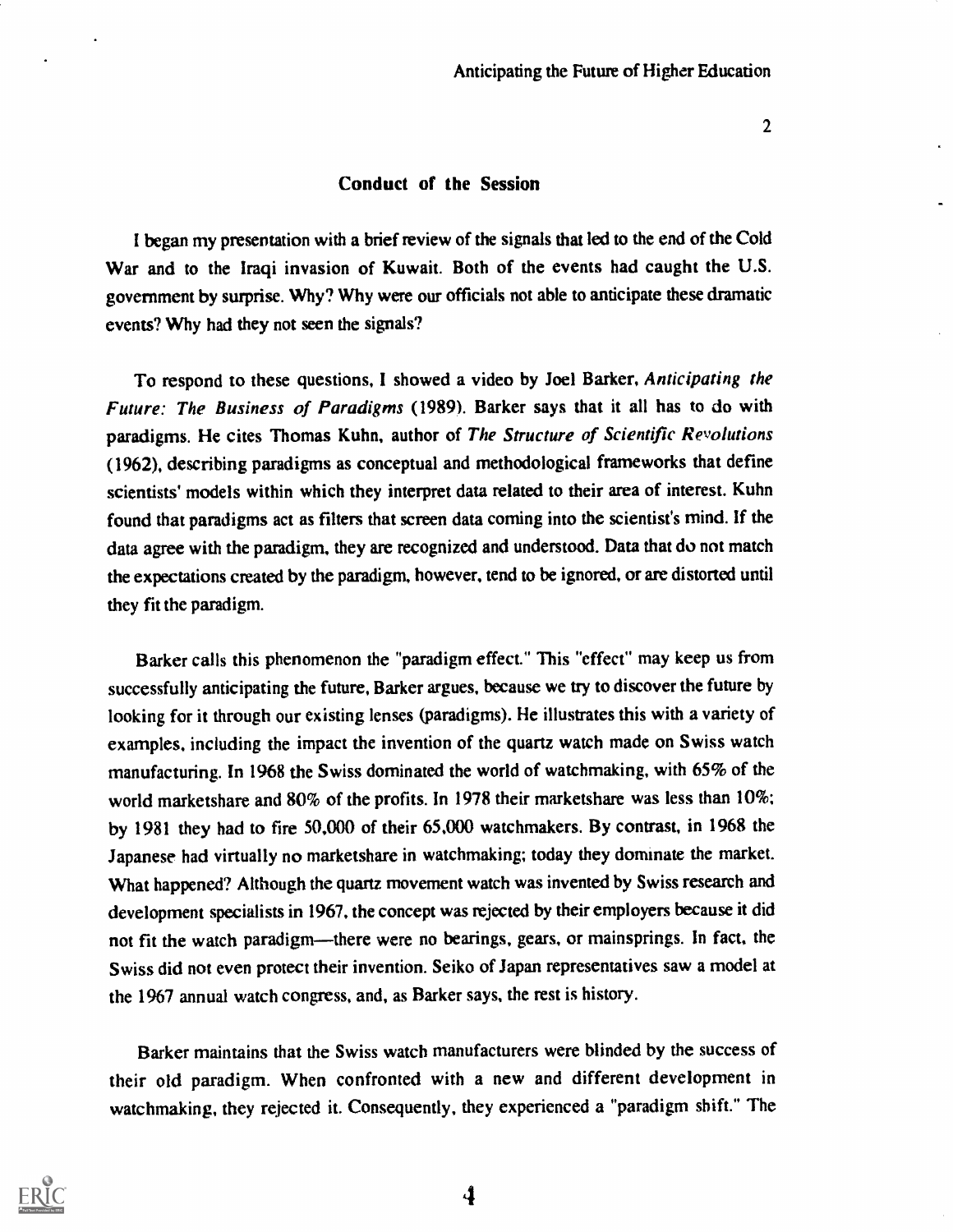assumptions, the rules they lived by, had changed. They did not anticipate this shift because they had what Barker called "paradigm paralysis"-- "the terminal disease of certainty." We must develop "paradigm flexibility" to look for signals of impending paradigm shifts, to anticipate the future successfully.

I have found the Barker video helpful in assisting decision makers to discuss change and problems with dealing with an uncertain future. The video provides them with a common language and insight into their own behavior, the behavior of others, and the difficulty of accepting new ideas and concepts. However, the showing of the video at the ASHE conference raised a storm of controversy-many colleagues strongly objected to the "trivialization" of the concept of "paradigm."

Kuhn had argued that paradigms and paradigm shifts exist  $only$  in scientific disciplines, where the rules, examples, and measures are precise. Citing the Webster dictionary definition of paradigms as patterns or models, Barker expands that definition to include sets of rules and regulations that establish boundaries and provide guidelines as to how to be successful within those boundaries. Indeed, a sociologist would say that Barker uses the term paradigm synonymously with normative structure, and that his coined term of "paradigm effect" is akin to "socialization into a normative structure." In this light, "paradigm paralysis" can be considered synonymously with "closed mind," "paradigm flexibility" synonymously with openness to new ideas, and "paradigm shift" as the development of a new normative structure.

After a lively discussion about the appropriateness or inappropriateness of such terminology, I concluded this part of the session by referring back to the questions posed at the beginning of the session concerning the inability of our government to recognize signals of the end of the cold war or the Iraqi invasion.

I made the following points:

Government officials were not using a planning model designed to anticipate paradigm shifts-the dramatic collective change that upset people's worlds because the assumptions, the rules they lived by, are changed. When paradigm shifts occur, people have to learn new rules even while suffering from the effects of old rules. The build-up of



 $\ddot{\mathbf{r}}$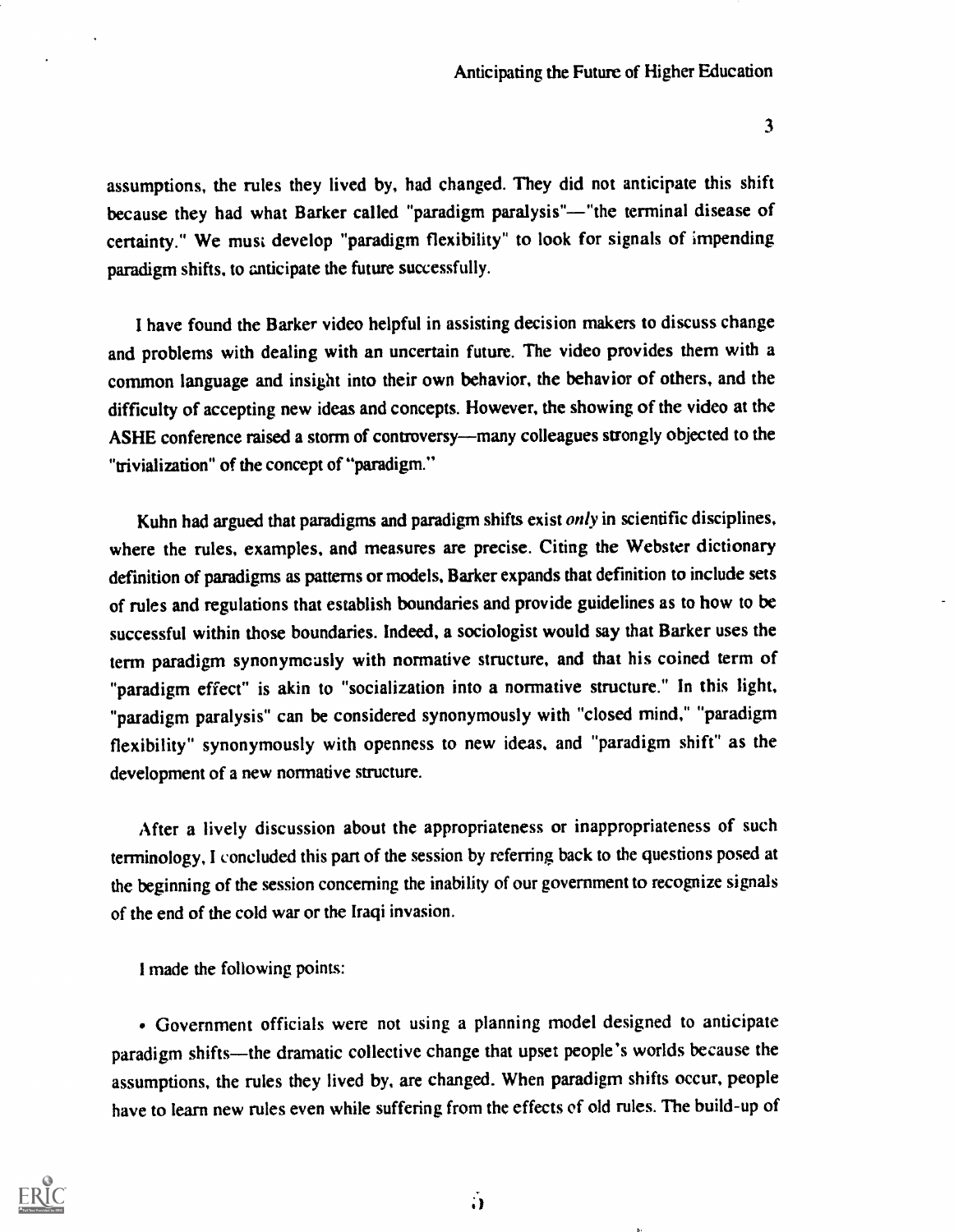US Forces in Saudi Arabia, for example, was hampered by inadequate sea and air lift capability, a capability not developed sufficiently because the implications of the old paradigm called for prepositioning war materials in Europe as opposed to ferrying them across if "the balloon went up."

• To anticipate the future, we must look for signals of impending paradigm shifts. There were signals that the Berlin wall would come down. It was well-known that the sentiment for unification was strong in both West and East Germany. Because the West German constitution had unification as a stated goal, it never recognized the East German government. In August 1989, when Soviet leadership did not support the East Germaa government in its attempt to stem the flow of its citizens to West Germany through other Warsaw pact countries, the population surge was like the hole in a dike; the dike fell; the rest is history

I followed this specific example with a discussion of the alternative futures planning model itself.

### The Alternative Futures Planning Model

This model is based upon the following assumptions (Boucher and Morrison, 1989):

1. It is not possible to predict the future, but it is possible to forecast events in terms of their probability of occurrence and it is also possible to forecast whether trend levels will increase, decrease, or stay virtually the same over the period in question.

2. Forecasts must sweep widely across possible future developments in such areas as demographics, technology, economics, and politics.

3. Forecasts must take into account the interrelatedness of the areas noted above and across international, national, regional, and local dimensions. For example, an agricultural innovation leading to greater crop production in an underdeveloped country may lead to political stability in that ceuntry. Or, a significant increase (or decrease) in OPEC oil prices will dramatically affect the economy of the industrialized countries, which in turn will affect  $\ldots$  etc.

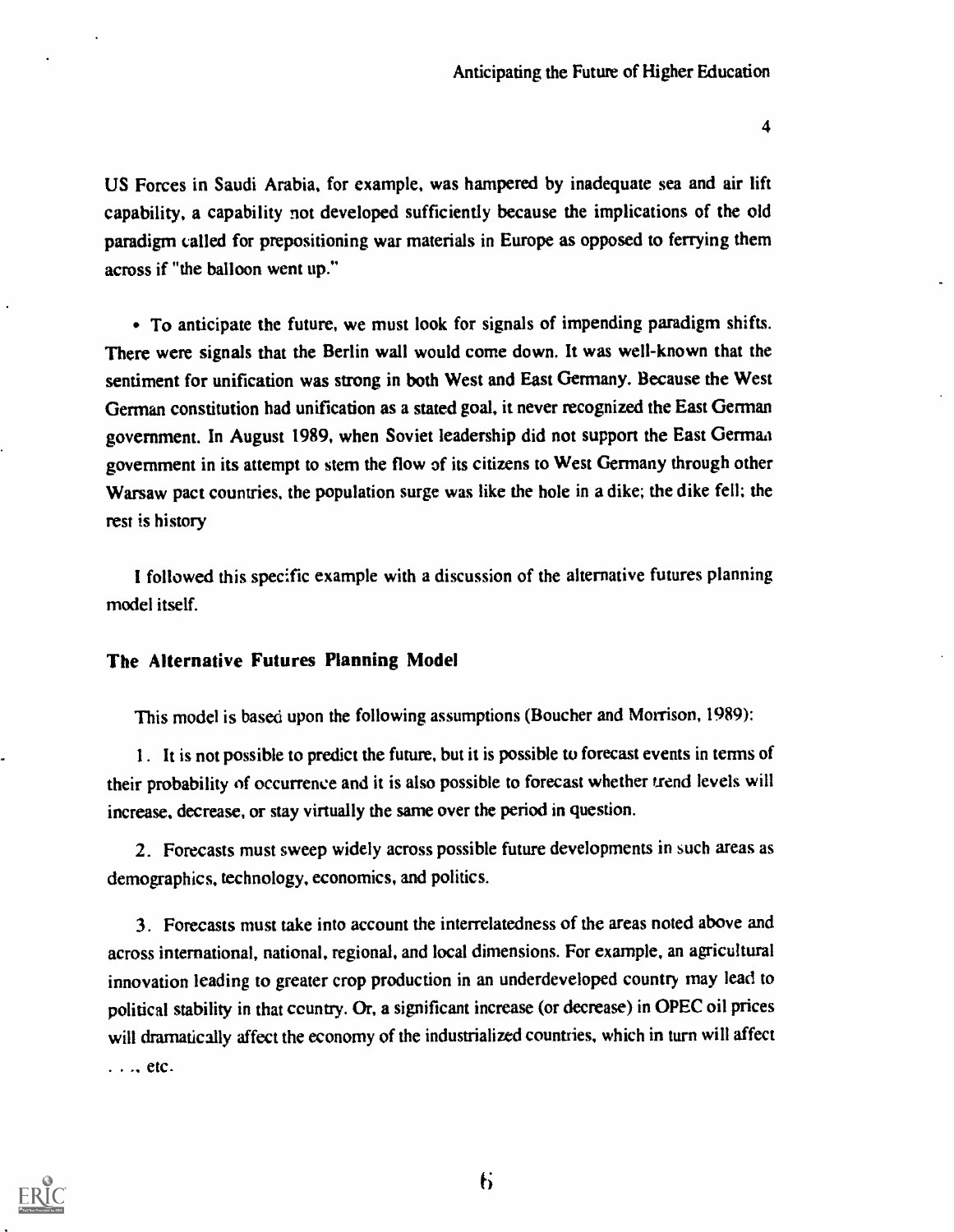4. The primary purpose of developing and analyzing multiple futures is to assess goal alternatives in a complex and uncertain planning environment. The process does not replace conventional forms of analysis. Instead, it complements other information resources that help us evaluate institutional missions, objectives, resources, capabilities, ongoing programs, and current strategies.

5. Good forecasts derive primarily from human judgment, creativity, and imagination, not mathematical extrapolations based upon historical data. Mathematical trend forecasts have their bases in previous or existing interrelationships of variables and therefore rest upon an assumption that the future will be like the past. This assumption becomes more untenable as we proceed into the future because events may occur that can affect the prior interrelationships among variables or trends themselves. Therefore, in "paradigm language," the alternative futures planning model is idiographic, not nomothetic.

6. The criterion for forecasting is not accuracy. Forecasts are used to stimulate planning action. The action we take may change the forecast. To use a simplified example, if the air traffic controller sees two blips approaching each other on the screen, he or she will immediately forecast a collision without even the certainty of what the blips represent (i.e., a small private plane or a flock of birds). By using the forecast, the controller will direct the airplanes away from each other, thus avoiding a collision. This example is somewhat simplistic,but it makes the point: forecasts may overstate the case, but they are made to be used. The criteria for forecasting,therefore, rests on clarity, credibility, and plausibility-not accuracy.

The planning model based upon these assumptions is shown in Figure I. Basically, the model states that from the experience of organizational leaders or through environmental scanning, leaders identify issues or concerns that  $may$  require attention. These issues/concerns are then defined in terms of their component parts—trends and events, which are then forecast. These activities constitute the beginning of an external analysis.

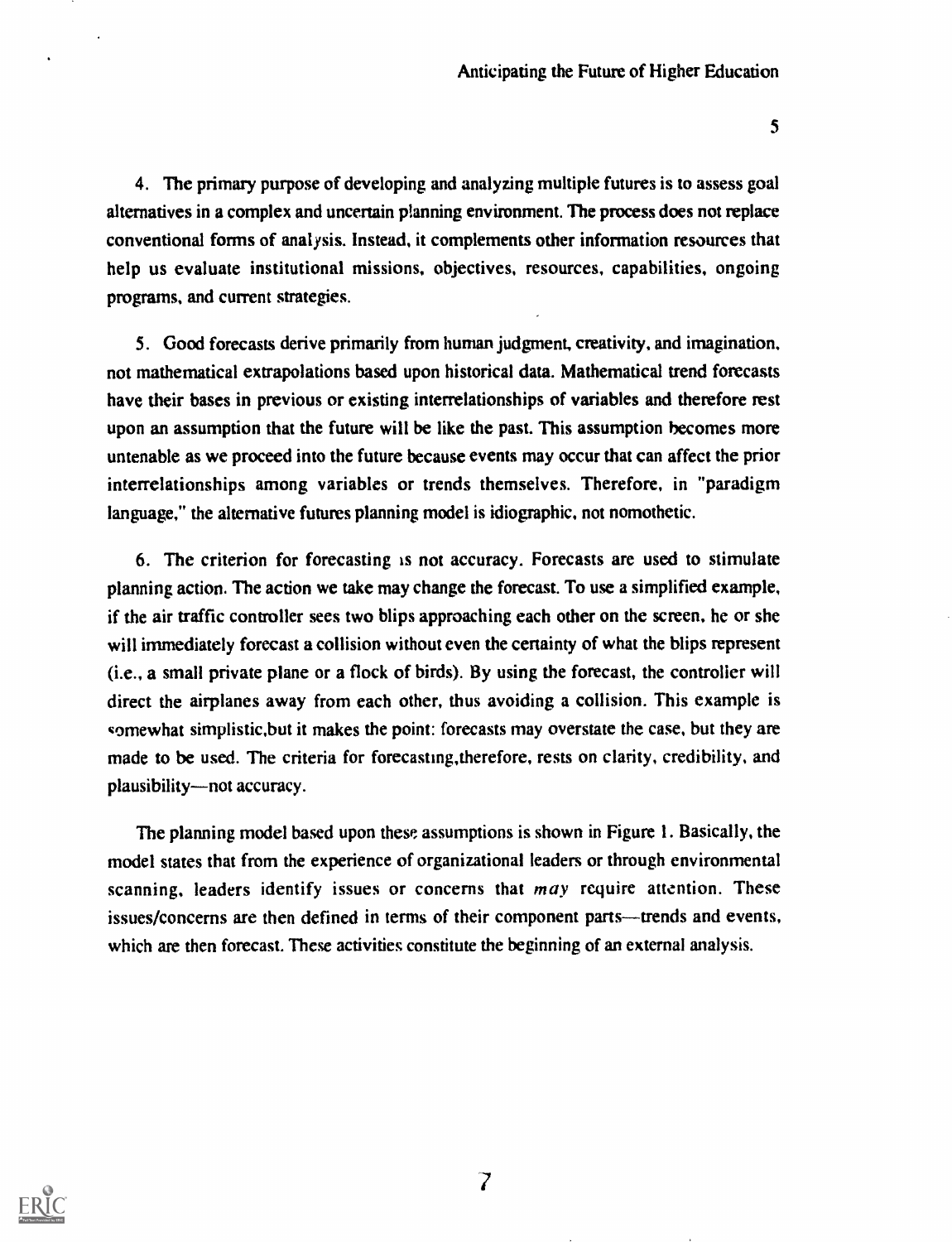

### Figure 1. The Alternative Futures Approach to Strategic Planning



J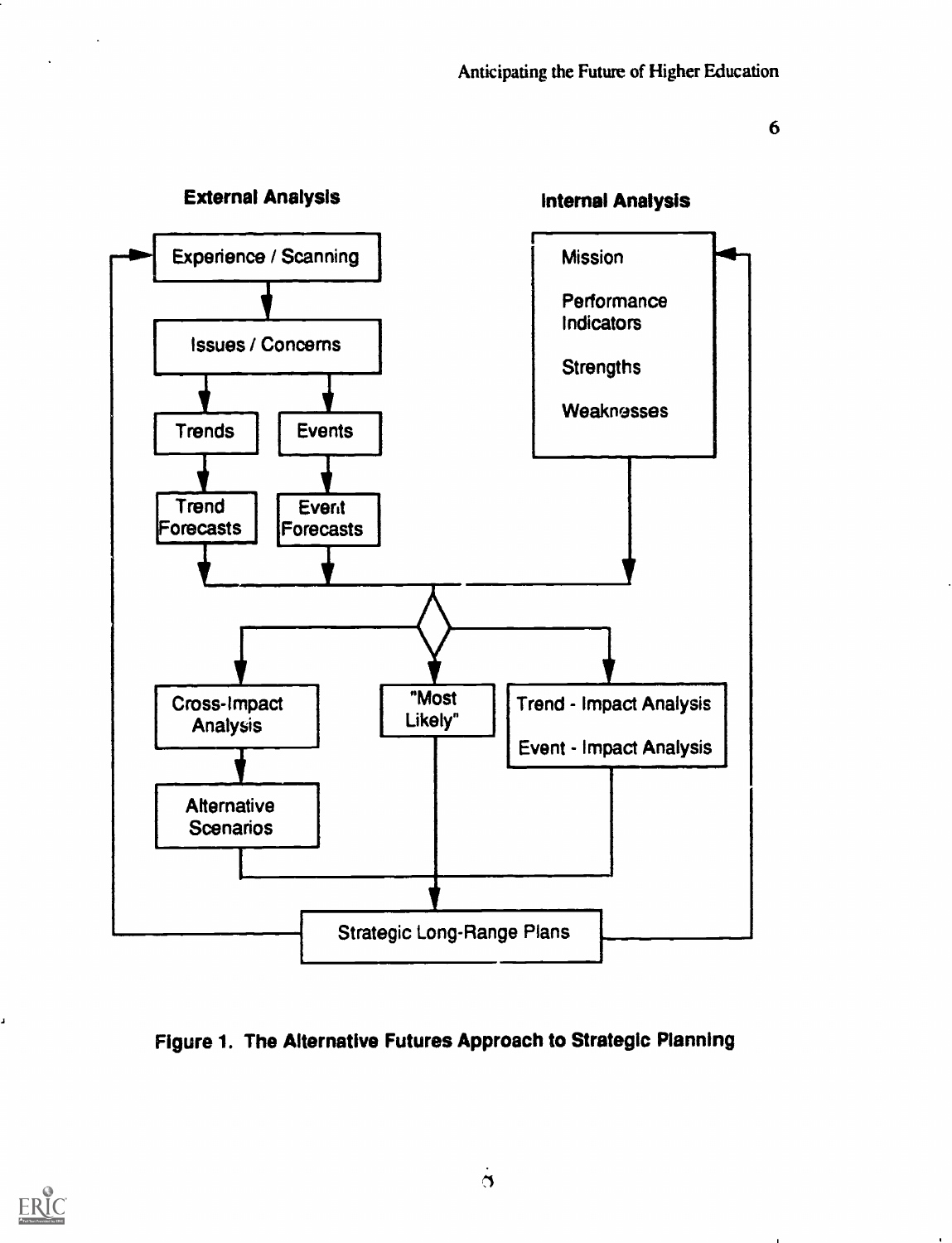$7\,$ 

There is also a need for internal analysis, which consists of defining the organizational mission, performance indicators, and strengths and weaknesses. Merging the internal analysis with the external analysis constitutes strategic long-range planning.

This merger may be conducted in several ways. First, the traditional approach is to consider the results of the internal analysis in the "most likely" future, a future derived from forecasted trends and events that are expected to occur. This approach provides little consideration to developments less likely to occur.

As noted above, the distinction between the traditional approach to long-range planning and the alternative futures approach is that the latter approach forces us to think of the implications of possible developments that, if they occumed, would change our future. As shown in Figure 1, there are two submodels of this approach. The simpler method is to conduct a trend and an event impact analysis of the implications of these potential external developments on the mission, performance indicators, and strengths and weaknesses of the organization. It is relatively easy to conduct this analysis.

A more sophisticated approach to conducting an external analysis is to generate alternative futures from the trend and event forecasts through cross-impact analysis. The essential idea behind cross-impact analysis is to define explicitly and completely the pairwise causal connections within a set of forecasted developments. In general, this process involves asking how the prior , ccurrence of a particular event might affect other events or trends in the set. When these relationships have been specified, it becomes possible to let events "happen"—either randomly, in accordance with their estimated probability, or in some prearranged way—and then trace out a new, distinct, plausible and internally consistent set of forecasts. The cross-impact analysis allows us to assess the effect of one event's occurrence on the probability of other events and can develop the understanding that events of the future are frequently interrelated. Furthermore, through assessing interrelationships, events are identified that, should they occur, have the potential to be powerful "actors" in the organization's environment. The information gained from a cross.. impact matrix will assist us in developing the organization's alternative futures and in establishing the causal relationships in a scenario.

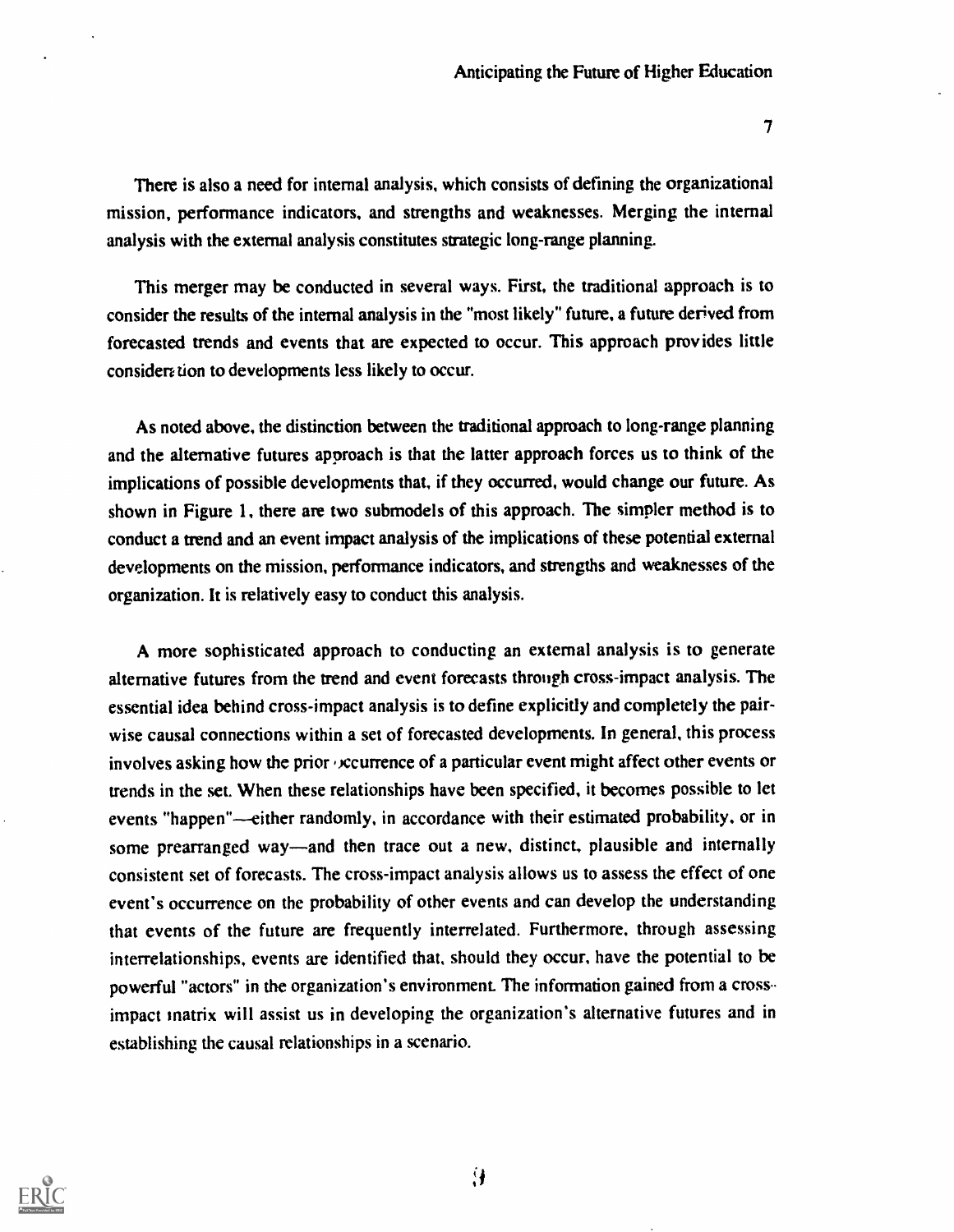Whichever approach is used, the process is iterative. We must continually scan to identify signals of change not identified previously, or changes in the probabilities of events or in trend levels in the trend and event set. We must also continue to collect data specified by the performance indicators, and to be alert to changes in mission as well as strengths and weaknesses.

There was not sufficient time to describe in detail the various methodological approaches used in the alternative futures approach to planning (these are described in the sources listed in last section of this paper). I launched headlong into the participation phase of the session, explaining that our planning objective was to improve our understanding of possible future environments within which higher education will be operating, thus providing an enriched and more informed background against which to examine the strengths and weaknesses of higher education and encouraging flexibility in objectives. By examining more than just the most likely developments and with a continuous and ongoing mechanism for scanning external trends and events, we would be proactive in planning. Although the future can never be surprise-free, this method is likely to significantly reduce uncertainty and keep us well informed.

I explained that the remainder of the session would be an opportunity for session participants to experiment in identifying potential events and in forecasting their implications for higher education. I asked participants to avoid, in Barker's language. "paradigm paralysis," and to be open to new ideas.

I "primed the pump" by asking: What signals exist that portend an impending paradigm shift in higher education? Consider the following:

- The cost of computer circuit components has been decreasing 25% per year.
- Today's micro-computers are as powerful as 1985 mainframes.
- Satellite teaching is increasingly viewed as a solution to productivity problems.

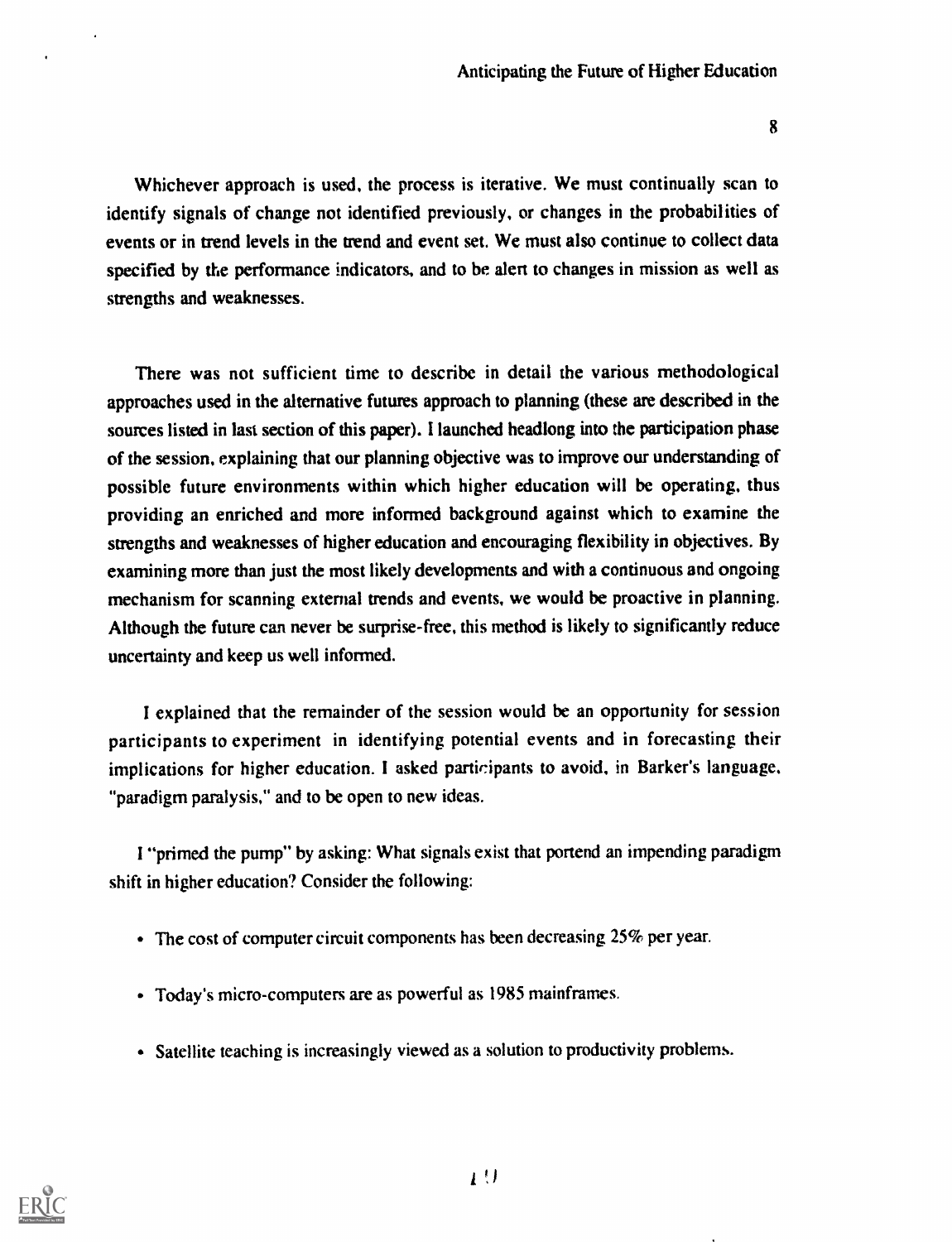The number of institutions requiring entering students (undergraduate and graduate) to own microcomputers is increasing.

In a few years, it will be possible to have a university research library available at home (or in a dorm room) through relatively inexpensive CD ROM technology.

Economic global competition is increasing along with a corresponding concern among business leaders that US college graduates are not well prepared.

I concluded by saying that these signals imply a dramatic shift in the way we will conduct college and university teaching in the next decade. That is, it may well be that some 60 to 80% of instructional delivery will be conducted via computer, interactive multimedia, and satellite technologies. Relatively few of the professorate, who currently rely on classroom lectures, are prepared to design instruction using these technologies. If indeed the rules for preparing and implementing instruction via these means occur, most of the professorate will be "back to zero."

### Small Group Sessions

Now we were at the point of departing from the normal general session format. I told the audience that we would divide up into small groups to do the first task—brainstorm potential paradigm shifts, or potential events, that, if they occurred, would affect the future of higher education. I noted that a paradigm shift in either Kuhn's or Barker's terminology would be an event; but that the term "event" includes other occurrences of phenomena that do not represent the complete change of perspective that Kuhn's concept of paradigm implies. Simply put, "events" were defined as discrete, confirmable occurrences that make the future different from the past.

A number of colleagues previously had agreed to serve as small group leaders and stationed themselves around the ballroom. Session participants joined them so that we had some 10 gro ips of no more than 10-15 people each.

We had only 15 minutes to brainstorm potential events. I then asked each group to select one event and do the following tasks in sequence: a) describe the "signals" that



I I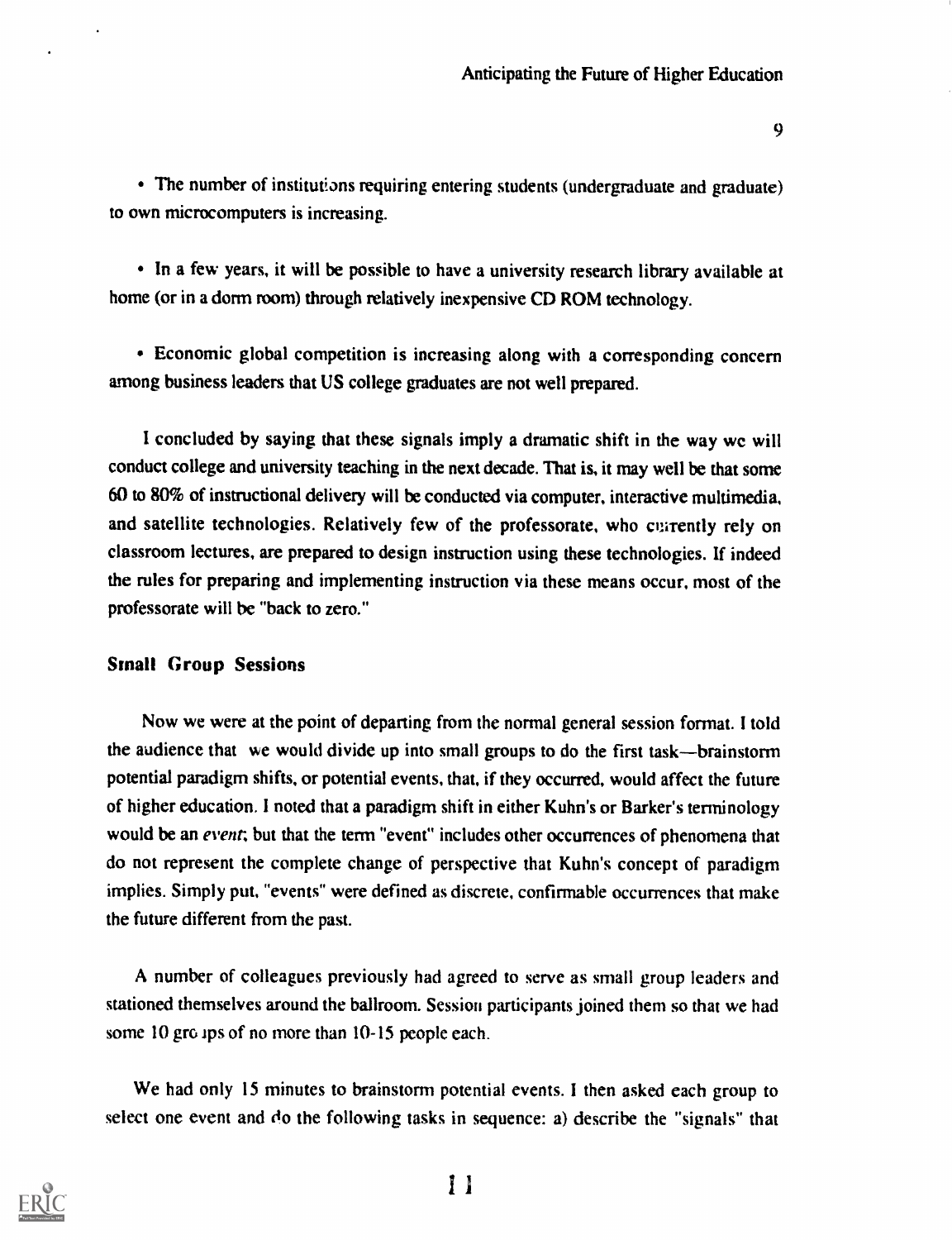indicate that the event could occur, b) describe the implications for colleges and universities if that event ocurred, and c) describe the implications for higher education as a field of study if it occurred. Each group had a recorder to keep notes of the discussion; there was time for only one report because we only had about 45 minutes for the entire exercise.

Even so, group recorders gave me over 70 potential events their groups identified as having some likelihood of occurring within the next 10 years that, if they occurred, would affect higher education. Many of these events are listed in Figure 2.

Each group selected one event for analysis. Figure 3 contains the essence of these analyses. Note that not all groups had sufficient time to conduct the analysis of the implications of the event on higher education as a field of study. Also, observe that the forecast of one event—a war in the Gulf; U.S. loses—became "dated" in March/February 1991. Recall that in early November 1990 (date of the conference) it was not clear that there would be a war. It was also not clear how well US technology designed for Europe would fare in the desert, or how well "green" U.S. troops would fare against battle hardened Iraqi troops. Thus although conjecturing this event was sound given the available information, the forecast turned out "wrong."

Does this vitiate the analysis? I think not. The implications of this event (see Figure 3) for colleges and universities still appear reasonable, and could stimulate appropriate anticipatory action by college and university administrators. Certainly the war had an effect on our economy--some analysts said that it pushed the U.S. into a recession, which has adversely affected budgets. There is more interest in Middle Eastern studies, more "problems" for Arab students, and the possibility of a new or extended GI bill has been increased as has the probability of increased research funding for "star wars" technology. Administrator/faculty initiatives in these areas could pay dividends. And professors of higher education may want to give increased attention to the issues involved with "globalization of the curriculum," and the desirability of initiating courses/seminars in comparative higher education.

A final observation. Note that the third event in Figure 3, post-tenure review, does not mean "after tenure is eliminated." Rather, this event concerns the formal evaluation of tenured faculty in somewhat the same way untenured faculty members are reviewed when



12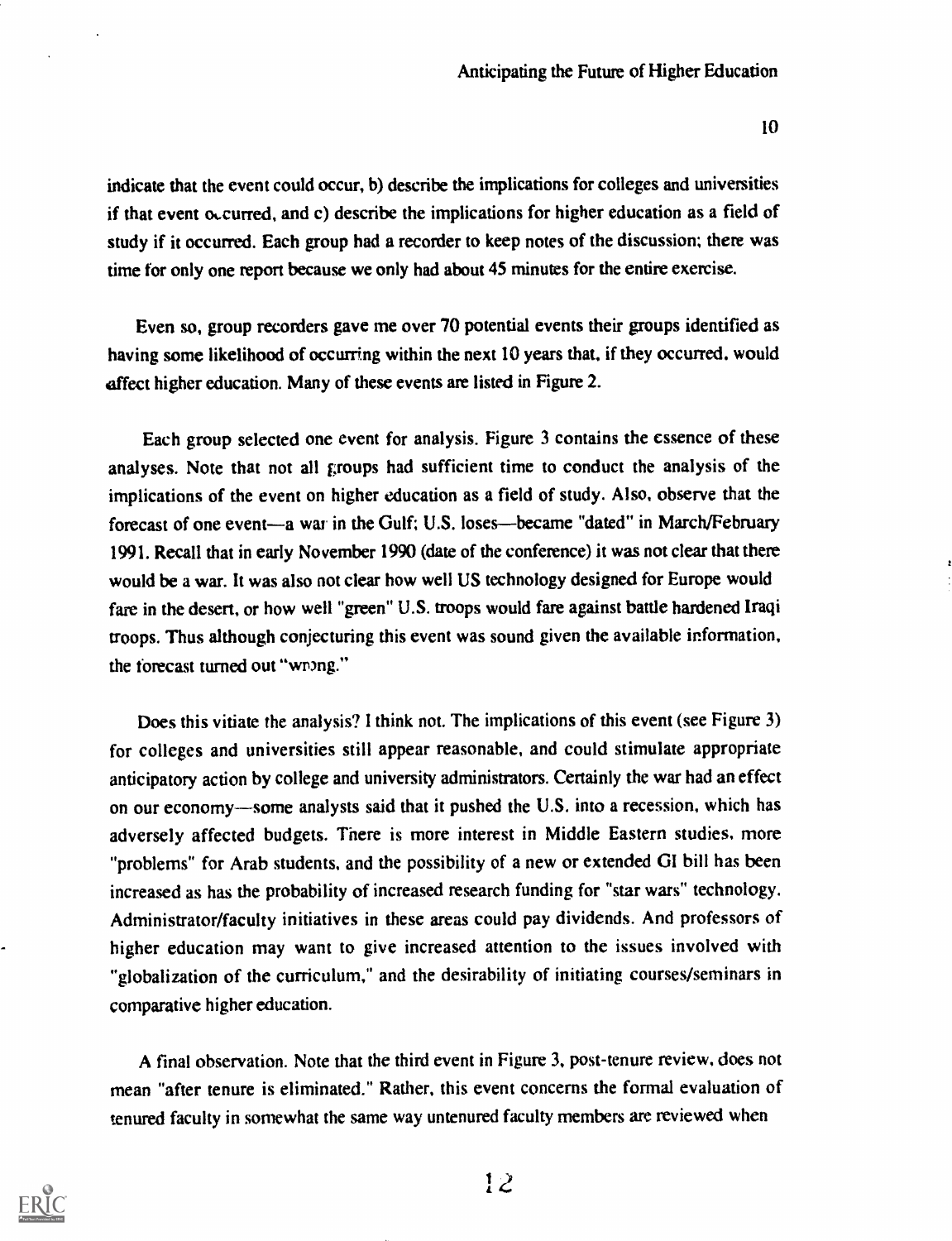| Nominated Events                                                              |                                                                                      |                                                                                                                    |                                                                               |                                                                                                |  |
|-------------------------------------------------------------------------------|--------------------------------------------------------------------------------------|--------------------------------------------------------------------------------------------------------------------|-------------------------------------------------------------------------------|------------------------------------------------------------------------------------------------|--|
| <b>Social/Educational</b>                                                     |                                                                                      |                                                                                                                    | Technological/<br><b>Economic</b>                                             | Political                                                                                      |  |
| Single parent households equal<br>dual parent households                      | • Teaching equals research for<br>university tenure                                  | $\cdot$ 50% of courses have 50% global<br>focus/content                                                            | <b>•Fossil fuels are replaced</b>                                             | • Educational institutions are<br>evaluated on success of students                             |  |
| .70% of immigration is Hispanic                                               | •Post-tenure evaluation becomes<br>the norm                                          | -70% of faculty members use<br>computers                                                                           | ·Instructional technology changes<br>significantly                            | • Funding is based on quality, not<br>numbers                                                  |  |
| •English is no longer primary<br>language in US                               | •Tenure is eliminated                                                                | -US public school system<br>collapses                                                                              | 40% of communication occurs<br>via electronic mail                            | -Colleges and universities are<br>internationally owned                                        |  |
| -Half of college and university<br>presidents are women                       | • Faculty members are rewarded for<br>teaching basic courses                         | •Multicultural access to higher<br>education increases                                                             | •30% of publications are in<br>electronic format                              | - War in Gulf: US loses                                                                        |  |
| • Average SAT scores of entering<br>college freshmen fall 100 points          | .50% of states adopt voucher<br>system for public schools                            | •Teaching becomes major focus<br>of colleges and universities                                                      | -Change in telecommunications<br>links occurs                                 | -Colleges are <i>required</i> to do<br>assessment                                              |  |
| <b>T</b> :50% of educational delivery<br><b>System is based on technology</b> | • Higher education becomes<br>available everywhere; campuses<br>are no longer needed | . US colleges and universities<br>adopt a common record keeping<br>system                                          | . Half of DoD budget is released to<br>higher education                       | . Higher education is no longer<br>responsible for credentialing                               |  |
| . Women majoring in math and<br>science increase 50%                          | •Faculty members who are<br>community activists are valued                           | ·Major American universities<br>establish campuses in Europe and<br><b>Middle East</b>                             | • Availability of print media<br>(books, journals, etc.) markedly<br>declines | •Bush is assassinated: Quayle<br>becomes president                                             |  |
| •K-12 and post-secondary<br>education becomes viewed as a<br>continuum        | •Japanese firms "buy" 20 more<br>American colleges                                   | <b>European Community (EC)</b><br>adopts common accreditation<br><b>procedures</b>                                 | • US establishes common market<br>relationship with Mexico                    | • Higher education is made<br>compulsory                                                       |  |
| •Education is valued for<br>substance, not credential                         | •35% of college faculty members<br>hold union membership                             | •30% of US college faculty<br>members have one or more<br>degrees irom a toreign institution                       | . World undergoes economic<br>depression for five years                       | •Revolution occurs in Mexico                                                                   |  |
| •Extended campus is not across<br>town but across world                       | •Post-doc is required entry<br>credential for faculty<br>appointments                | <b>.Russian, Chinese, and East</b><br>European students in U.S.<br>colleges and universities increase<br>by $50\%$ | •European Community 92<br>happens                                             | •Universal public service is<br>required before a person can enter<br>post-secondary education |  |
| -College enrollments are cut in-<br>half                                      | Federal financial aid is eliminated                                                  | College funding is doubled                                                                                         | • Funding is capped at current<br>levels.                                     | ·Discrimination is eliminated                                                                  |  |



 $\blacksquare$ 

 $\mathbf{H}_{\mathrm{eff}}$ 

 $\mathbf{H}$ 

al.

 $\mathbf{u}$ 

 $\langle \mathbf{1} \rangle$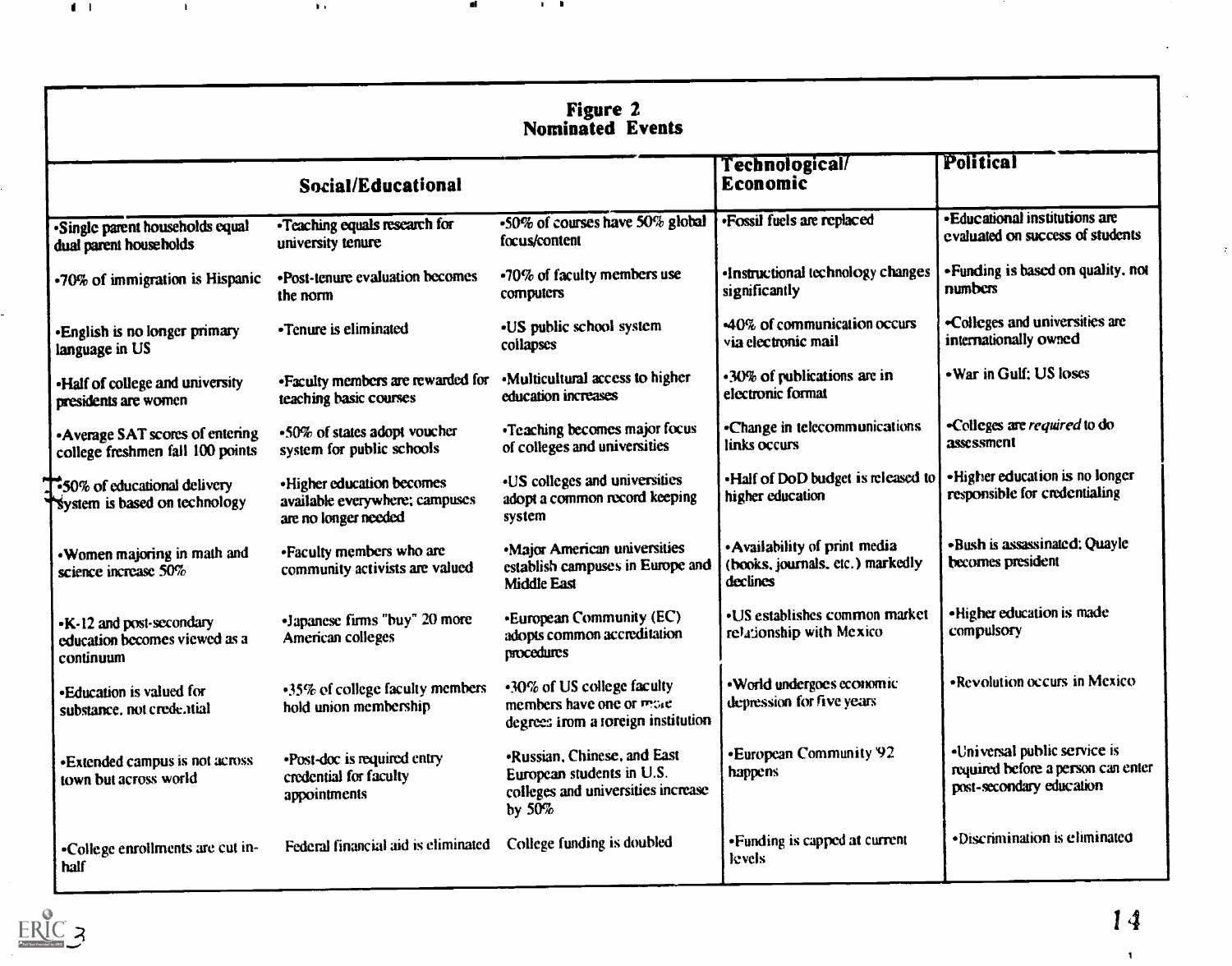| <b>Figure 3</b><br><b>Event Impact Analysis</b>          |                                                                                                                                                                                                                                                                                                                                                               |                                                                                                                                                                                                                                                                                                                                                                   |                                                                                                                                                                                                                                                                                                                                                                                                                                 |  |
|----------------------------------------------------------|---------------------------------------------------------------------------------------------------------------------------------------------------------------------------------------------------------------------------------------------------------------------------------------------------------------------------------------------------------------|-------------------------------------------------------------------------------------------------------------------------------------------------------------------------------------------------------------------------------------------------------------------------------------------------------------------------------------------------------------------|---------------------------------------------------------------------------------------------------------------------------------------------------------------------------------------------------------------------------------------------------------------------------------------------------------------------------------------------------------------------------------------------------------------------------------|--|
| <b>Event</b>                                             | <b>Signals</b>                                                                                                                                                                                                                                                                                                                                                | Implications for Colleges and<br>Universities                                                                                                                                                                                                                                                                                                                     | <b>Implications for Higher</b><br><b>Education as Field of</b><br><b>Study</b>                                                                                                                                                                                                                                                                                                                                                  |  |
| <b>Elimination of</b><br><b>enure</b>                    | <b>Elimination of tenure in English universities</b><br>. Filing of University of Pennsylvania tenure decision<br>•Increase in state-wide collective bargaining<br>•Universal questioning of existing tenure requirements<br>•Teaching vs. research<br>·Increased use of quantitative requirements for workload<br>•Increase in non-tenure track appointments | <b>-Difficulty in attracting new faculty</b><br>Greater administrative flexibility<br>·Productivity redefined<br>-Changed mature of research<br>-Changed criteria for continuation<br>·Academic freedom reassessed<br>•Unions strengthened<br>•Power shift from collegial review to union and<br>administration<br>•Increased formalization of faculty evaluation | Greater emphasis on applied<br>studies<br>-Greater emphasis on technology<br>•Enrollment declines in higher<br>education programs<br>•Fewer professors                                                                                                                                                                                                                                                                          |  |
| Depression                                               | .Cost of military venture in the Mid-East<br>•Scarce resources<br>· ncreased unemployment<br>•Trade deficits<br>•Stock market decline                                                                                                                                                                                                                         | <b>Enrollment shifts</b><br>. Value of endowments decline<br>-Need for increased financial aid<br>•Reduced access to higher education: corresponding<br>change in composition of student body<br>•Increased questioning of the need for a college<br>education                                                                                                    | •Increase in historical studies<br>related to 1930s<br>-Greater use of enrollment<br>analysis<br>•Increase of financial studies of all<br>types                                                                                                                                                                                                                                                                                 |  |
| <b>Universal</b><br>Adoption of<br>Post-tenure<br>Review | •Increased calls for accountability<br>•Increased calls for cost effectiveness<br>Aging faculty/large number of retirements, changing the rules<br>-Business paradigm of "output," overpowering professional<br>paradigm/values<br>•Uncapped retirement ages<br>•Post-tenure evaluation now in some institutions                                              | Need for more specifics in what and how we<br>measure faculty; need to measure everyone in the<br>same way<br>•Question of how much security tenure offers<br>Development of a form of tenure recertification<br>•Power shift between tenured/untenured                                                                                                           | .Use of faculty members in<br>higher education programs to help<br>define the standards used to judge<br>post-tenure evaluation<br>•Increased importance of<br>"recertification" or the continuing<br>educational needs of faculty<br>members<br>-New emphasis on how to<br>measure effectiveness<br>•Studies on how these measures<br>affect different groups<br>•Studies of the effects of aculty<br>turnover on institutions |  |

 $\overline{a}$ 

 $\overline{\phantom{a}}$ 

ERIC

I 5

 $\mathbf{r}$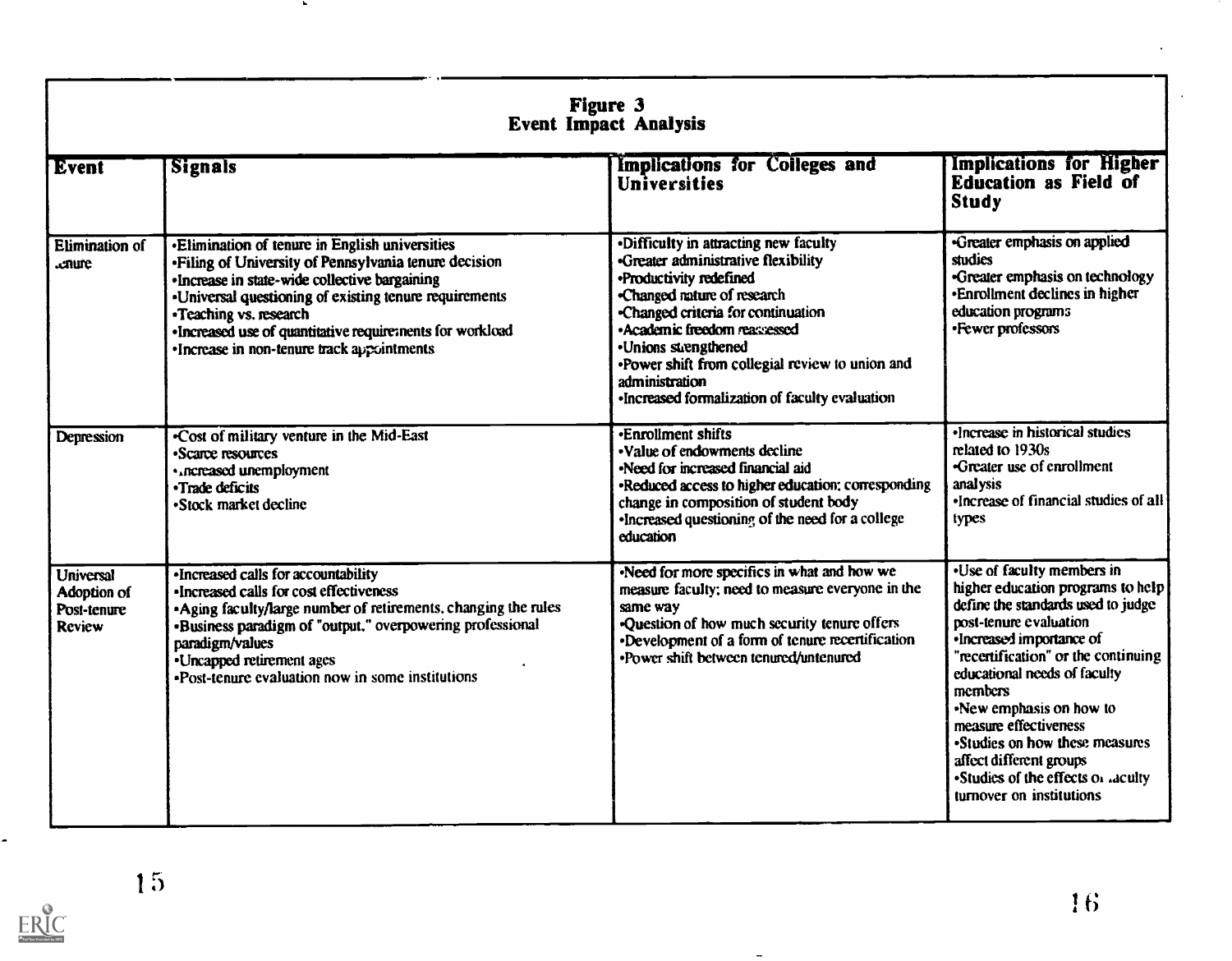| <b>Figure 3 continued</b>         |                                                                                                                                                                                                                                      |                                                                                                                                                                                                                                                                                                                                                                                                                                                                                                                                                       |                                                                                                                                                                                                                                                                                                                                               |  |
|-----------------------------------|--------------------------------------------------------------------------------------------------------------------------------------------------------------------------------------------------------------------------------------|-------------------------------------------------------------------------------------------------------------------------------------------------------------------------------------------------------------------------------------------------------------------------------------------------------------------------------------------------------------------------------------------------------------------------------------------------------------------------------------------------------------------------------------------------------|-----------------------------------------------------------------------------------------------------------------------------------------------------------------------------------------------------------------------------------------------------------------------------------------------------------------------------------------------|--|
| Event                             | <b>Signals</b>                                                                                                                                                                                                                       | Implications for Colleges and<br><b>Universities</b>                                                                                                                                                                                                                                                                                                                                                                                                                                                                                                  | Implications for<br>Higher<br><b>Education.</b> as<br><b>Field of Study</b>                                                                                                                                                                                                                                                                   |  |
| War in Gulf: US<br>Loses          | •Saddam hanging tough<br>• Arab world disintegrating<br>• Attempted assassinations of world leaders<br>•Reservists sent to dessert<br>.Draft "talk" on political agenda<br>•Question of how U.S. weapons systems will fare in desert | ·Increased student disruptions<br>•Drop in enrollments<br>•Drop in colleges budgets<br><b>•Extension of G.I. Bill</b><br>•Reinstatement of draft<br>•Renewed interest in Middle East<br>•Increased Muslim voice<br>·Increased anti-Arab bashing<br>·Increased visa problems for Arab students<br>•Increased political polarization of faculty<br>•Drop in funding, (except for particular research)<br>«Hiatus in journal publications (more Change and<br><b>Chronicle of Higher Education</b> )<br>•Increased curricular emphasis on current events | •Emeriti Prof to return<br>•Less funds to study<br>higher education<br>•Less chance for<br>diversity<br>•More attention to study<br>of international and<br>comparative higher<br>education                                                                                                                                                   |  |
| 2010 Minority<br><b>Explosion</b> | <b>•Demographic projection of U.S. Census</b>                                                                                                                                                                                        | *Experiments with single race/gender schools<br>«Under-prepared academic "boat people"<br>. Insufficient numbers of positive role models<br>•Training of welfare/mother/formalization<br>•Rise of hate crimes racially cooled<br>.Insufficient support structures for minority<br>students<br>·Increased racial harassment requires new strategies<br>for conflict management<br>•Underprepared faculty to teach remedial courses<br>•"Bakke" challenges to access<br>•Channeling work force by class<br>• Adult re-entry—new population of students  | <b>-Growing legitimacy in</b><br>study of "minority"<br>issues<br>-Challenge of conflict<br>perspective<br>•Study the relationship<br>between scarce resources<br>and minority issues<br>•Study how<br>administration. treats<br>minority faculty/students<br>•Study effects on<br>scholarship/research<br>•Study who sets research<br>agenda |  |

ERIC

 $\mathcal{A}^{\pm}$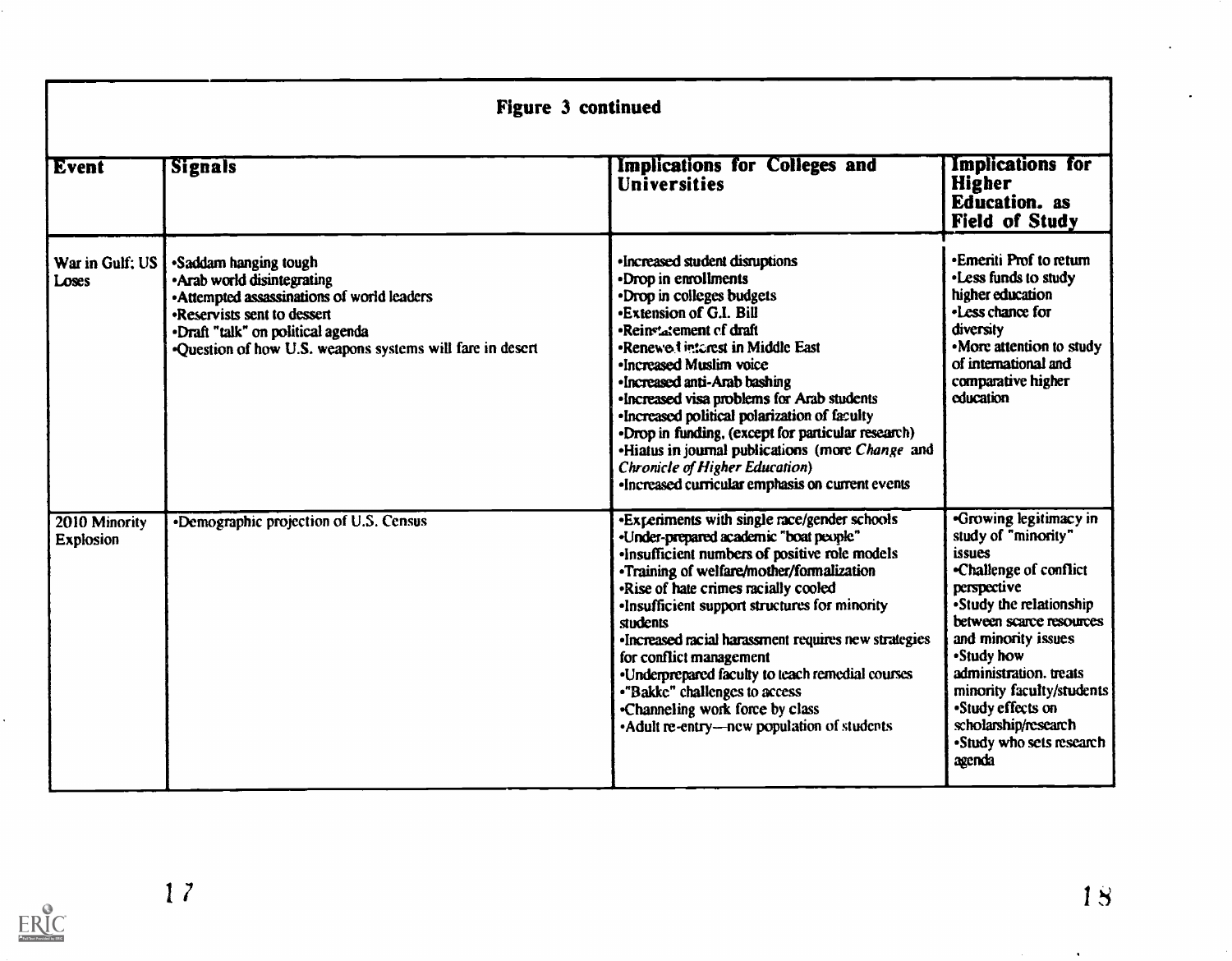|                                                                                                       | <b>Figure 3 continued</b>                                                                                                                                                                                                                                                                                                                                                                                           |                                                                                                                                                                                                                                                                                                                                                                                                                                                                                      |                                                                  |  |  |
|-------------------------------------------------------------------------------------------------------|---------------------------------------------------------------------------------------------------------------------------------------------------------------------------------------------------------------------------------------------------------------------------------------------------------------------------------------------------------------------------------------------------------------------|--------------------------------------------------------------------------------------------------------------------------------------------------------------------------------------------------------------------------------------------------------------------------------------------------------------------------------------------------------------------------------------------------------------------------------------------------------------------------------------|------------------------------------------------------------------|--|--|
| Event                                                                                                 | <b>Signals</b>                                                                                                                                                                                                                                                                                                                                                                                                      | Implications for Colleges and<br><b>Universities</b>                                                                                                                                                                                                                                                                                                                                                                                                                                 | Implications for<br><b>Higher Education</b><br>as Field of Study |  |  |
| Credentialing<br>responsibility of<br>universities<br>eliminated                                      | Corporations spend as much on professional development as do<br>colleges and universities on academic programs<br>Competency tests are increasingly being used to establish credentials<br>Program review and assessment calls into question many institutions<br>granting credentials<br>•The relationship between salary and credentials is lessening<br>• Affirmative action introduces a new criteria in hiring | -Reduced demand for higher education<br>•New campuses irrelevant<br>•Shift to service orientation<br>•Tenure and funding formula jeopardized<br>•Government support of college and universities<br>stops                                                                                                                                                                                                                                                                             |                                                                  |  |  |
| World without<br>war                                                                                  | -Global citizenship<br>-Redistribution of resources<br>. World-wide government and economies<br>• A world without difference or appreciation of diversity                                                                                                                                                                                                                                                           | -Community-based research<br>-Collaborative reward system<br>•New paradigm<br>-Cooperative need-based education rather than<br>competitive education systems<br>•Empowerment of formerly oppressed people<br>• From analysis to synthesis                                                                                                                                                                                                                                            |                                                                  |  |  |
| <b>National test</b><br>replaces<br>ETS/ACT<br>(Federal control<br>over entrance and<br>exit testing) | . Federal task force on outcomes of education                                                                                                                                                                                                                                                                                                                                                                       | •Students become smarter with elimination of<br>multiple choice exams<br>. Less flexibility for faculty (how and what they<br>teach)<br>•More narrow, focused curriculum<br>·Improved (testable)learning<br>. Improved quality of data bases for research<br>•Fewer people entering higher education<br>•Increased confidence of private sector in graduates<br>•Testmakers' creativity stimulated<br>.Improved R&D in testing<br>•Intercollegiate athletics back to a mature status |                                                                  |  |  |

ERIC

 $\alpha_{\rm eff} = 2.00$ 

 $\mathbf{v}^{\star}$ 

 $\mathbf{r}$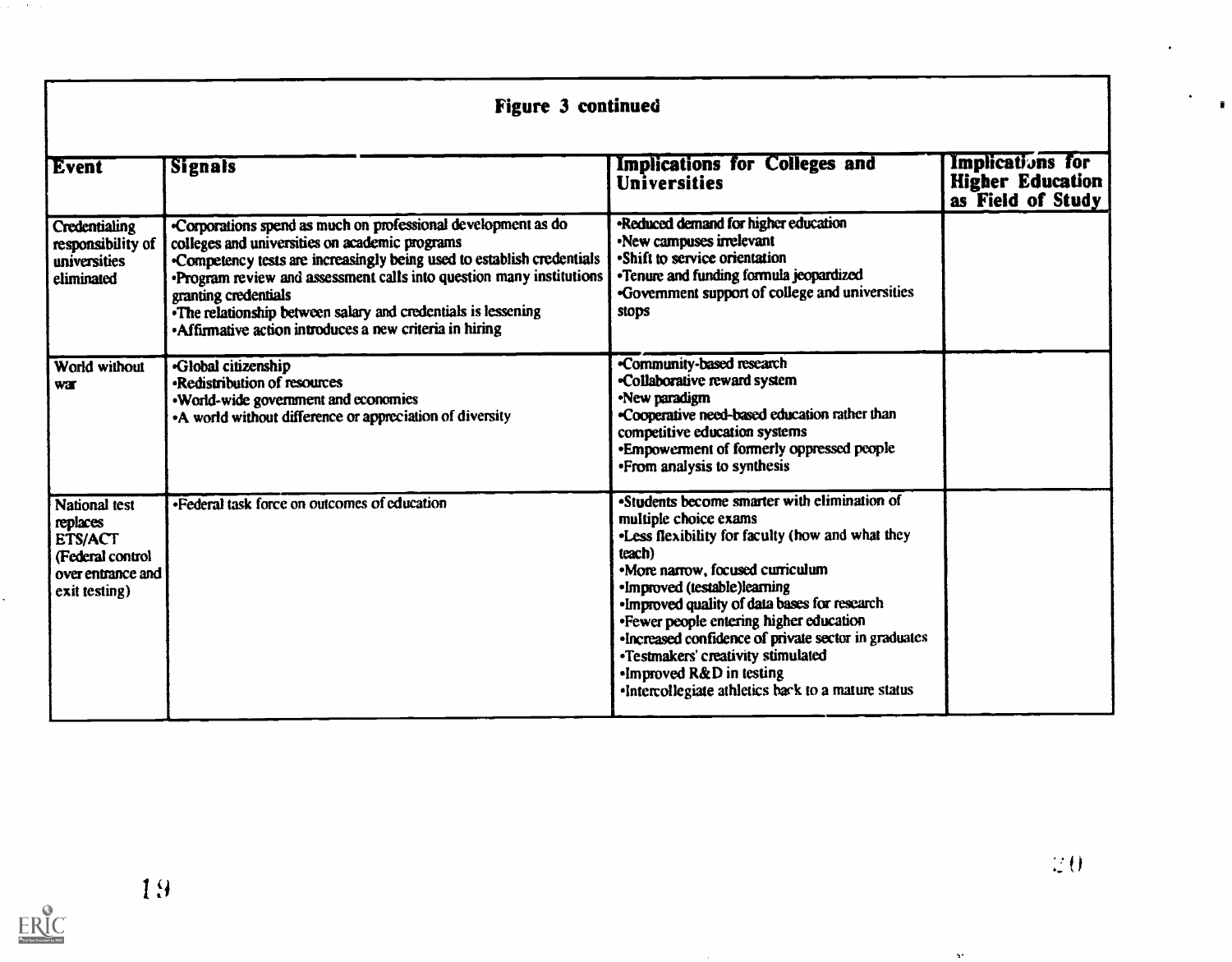| <b>Figure 3 continued</b>                                    |                                                                                                                                                                                                                                                                                                                                                                                                                                                                                                                          |                                                                                                                                                                                                                                                                                                                                                                                                                                                                                |                                                                                                                                                                                                                                                                                                           |  |
|--------------------------------------------------------------|--------------------------------------------------------------------------------------------------------------------------------------------------------------------------------------------------------------------------------------------------------------------------------------------------------------------------------------------------------------------------------------------------------------------------------------------------------------------------------------------------------------------------|--------------------------------------------------------------------------------------------------------------------------------------------------------------------------------------------------------------------------------------------------------------------------------------------------------------------------------------------------------------------------------------------------------------------------------------------------------------------------------|-----------------------------------------------------------------------------------------------------------------------------------------------------------------------------------------------------------------------------------------------------------------------------------------------------------|--|
| <b>Event</b>                                                 | <b>Signals</b>                                                                                                                                                                                                                                                                                                                                                                                                                                                                                                           | Implications for Colleges and<br><b>Universities</b>                                                                                                                                                                                                                                                                                                                                                                                                                           | Implications for<br><b>Higher Education</b><br>as Field of Study                                                                                                                                                                                                                                          |  |
| <b>Student</b><br><b>Takeovers of</b><br><b>Universities</b> | • Women and minorities entering mainstream<br>-Racial and religious tension<br>•Inadequaties of curriculum<br>-High tuition<br>• Disappearance of political parties<br>-Dan Quayle as potential president<br><b>-Blurring of institutional margins</b><br>-Substantive conflict between competing values<br>.New world order<br>-Economic depressions<br>•Redistribution of economic/political power<br>·Big green movement--environmental conflict<br>-Institutional changes<br>·Disruption of norms in ways of knowing | System renewal and restructuring                                                                                                                                                                                                                                                                                                                                                                                                                                               |                                                                                                                                                                                                                                                                                                           |  |
| Drinking age is<br>eliminated                                | «Increased pressure for colleges/universities to assume in loco parentis<br>role<br>•Greater acceptance of teens using alcohol<br>-Ease of obtaining beer/alcohol<br>•Increased pressure from the courts<br>•Increas drinking off campus<br>• More students have cars                                                                                                                                                                                                                                                    | ·Increased need for educational programs<br>•Increased public disapproval of college student<br><b>behavior</b><br>•Drinking problems more public<br>·Increased attendance at community colleges<br>(parents want to keep students home)<br>•Alcohol removed as rite of passage<br>·Increased importance of student affairs offices<br><b>•Emphasis on personal health development</b><br>· Variety of activities on campus increased<br>-Changes in Frat/sorority. structures | <b>Increased emphasis on</b><br>alcohol issues in the<br>curriculum<br>-Changes in research--<br>impact of change.<br>comparison studies<br>•Study comparisons<br>between U.S. and<br>universities overseas as<br>they relate to drinking<br>provisions<br>Study changes in legal<br>handling of liebarty |  |

 $\bar{\mathbf{t}}$ 

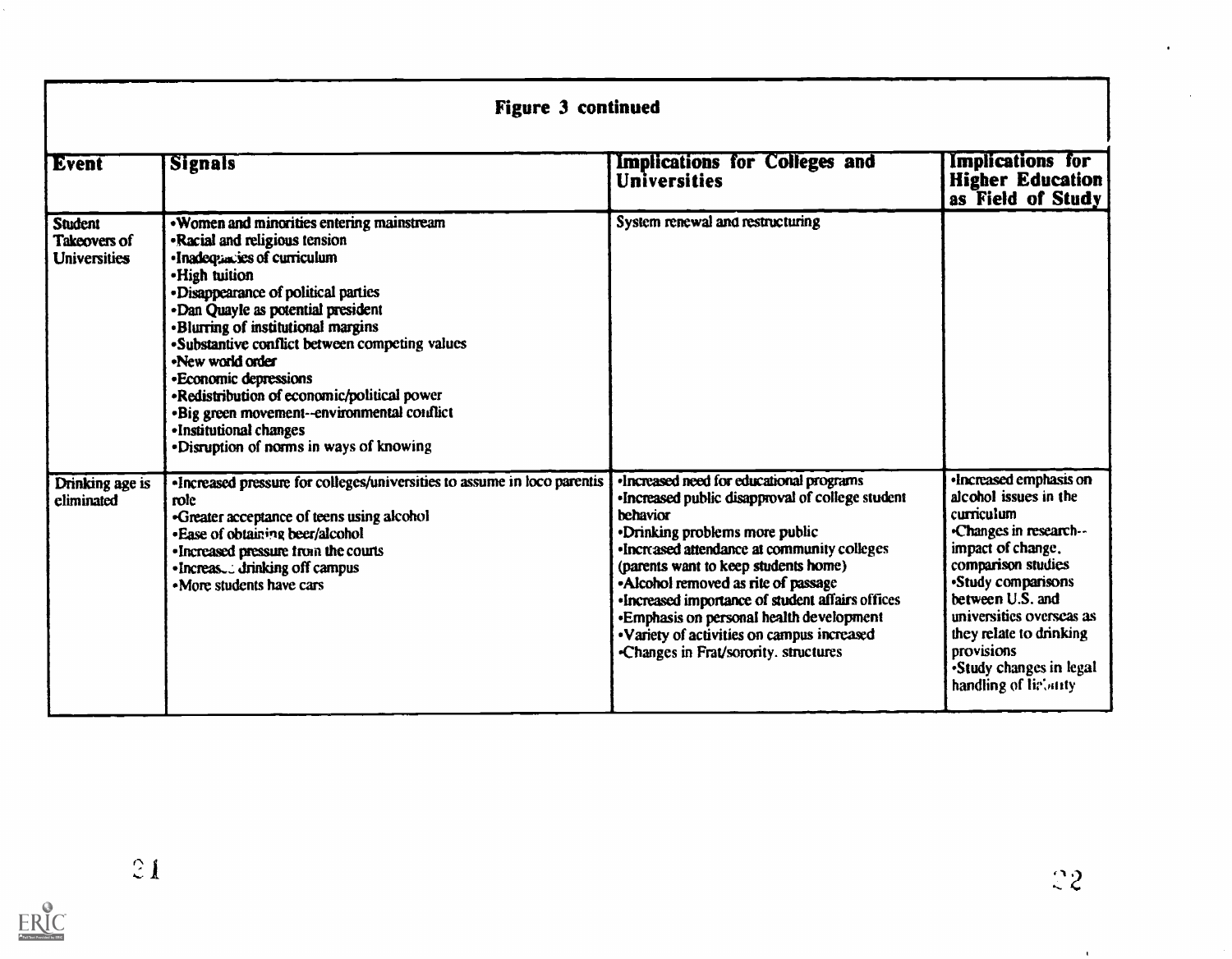they are considered for reappointment or tenure. Either the elimination of tenure or the adoption of post-tenure review could occur. Either event has implications for higher education and for the study of higher education if it does occur. Of course, we do not know whether either event will occur, or whether even one of these events will occur. All we can do is search information data banks for "data" (i.e., descriptions of what has happened, what is happening and what "experts" forecast could happen) in order to assess their probability of occurrence. Even so, we know that if tenure is eliminated, the probability of universal adoption of post-tenure review is affected (i.e., if currently tenured professors retain tenure until retirement, the probability of post-tenure review for these professors is increased; if they do not retain tenure, the probability of post-tenure review for anyone goes to zero). By examining the implications of both possibilities, we stimulate plans and actions for our institutions, and for our research agendas.

### Summary

The objective of this session was to focus on how we can anticipate the future of higher education using the alternative futures approach to planning model. The points I wanted my colleagues to "buy" were these:

Given that we live in an age where our concept of the overall mission and delivery of higher education has undergone revision, we know that we will be faced with a future that will be unlike the past. The alternative futures approach to planning is a paradigm, a model, for addressing this uncertainty.

This model differs from traditional long-range planning models based upon a single  $\bullet$ set of environmental assumptions about the future by recognizing that although the future is a continuation of existing trends, it is subject to modification by events that have some probability of occurrence. Environmental uncertainty is caused by potential events. We cannot predict the future because uncertainty is a product of our incomplete understanding of trends, potential events and their interrelationships. However, by using the best available information we have, we can anticipate plausible alternative futures and thereby limit the number of unanticipated possibilities to the smallest possible set.

By implementing the methodological tasks defined in this paradigm. we become much more alert to what is happening in the world, we make explicit our assumptions of how the world works, and we expand our ision of the possibilities, opportunities, and threats confronting us, our institutions, and our research agendas.



 $\mathbb{R}3$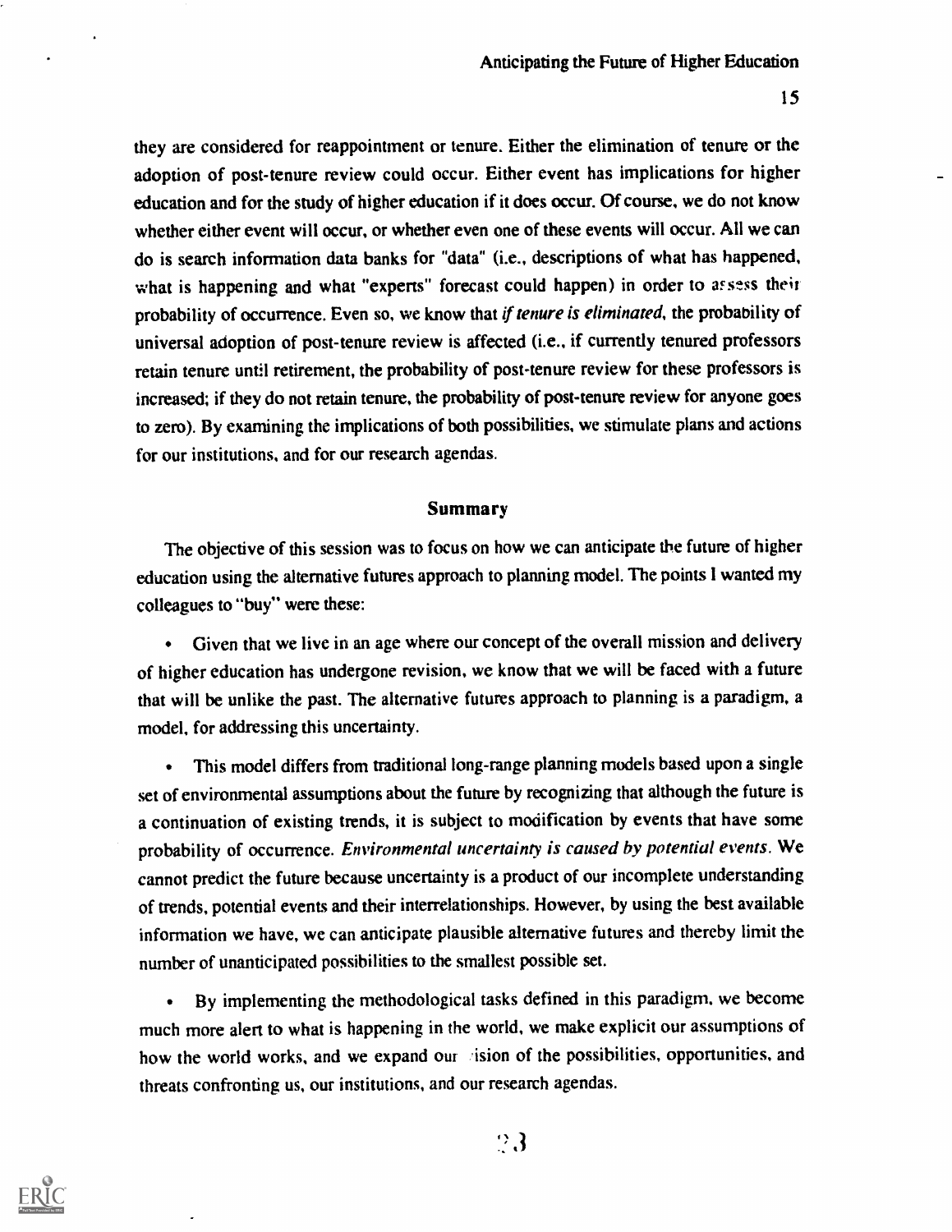At the outset I chose to depart from the customary lecture given at such sessions by incorporating video and small groups in the session to achieve these objectives. Was this a success? Yes and no. A good number of participants (20-30%) walked out of the session at the conclusion of the video presentation and the discussion that immediately followed. Many of these people were angered by Barker's making the concept of paradigm synonymous with group norms, perhaps confirming their prejudice of the value of futurists in academia. Others probability did not want to engage in small group activity because they did not like such activity or because they did not think that anything of value would come out of it.

Those who participated appeared to enjoy the work and the approach used. We had very little time after the introduction and showing the video, only 45 minutes or so, to implement ambitious objectives—identify events or potential paradigm shifts that would affect the future of colleges and universities, identify the signals of these events, and draw out the implications of these events for higher education and for the study of higher education. Still, a good number of potential events were identified and analyzed.

You, the reader, must judge if the results were worth the time expended.

### Note

This paper was extended and modified from a manuscript of the same title published in the ASHE Newsletter, 1991, Volume 4 (2). pages 5-9.

### References/Sources

Barker, Joel A. Discovering the Future: The Business of Paradigms. Burnsville, MN: Charthouse Learning Corporation. 1989. Video tape, second edition.

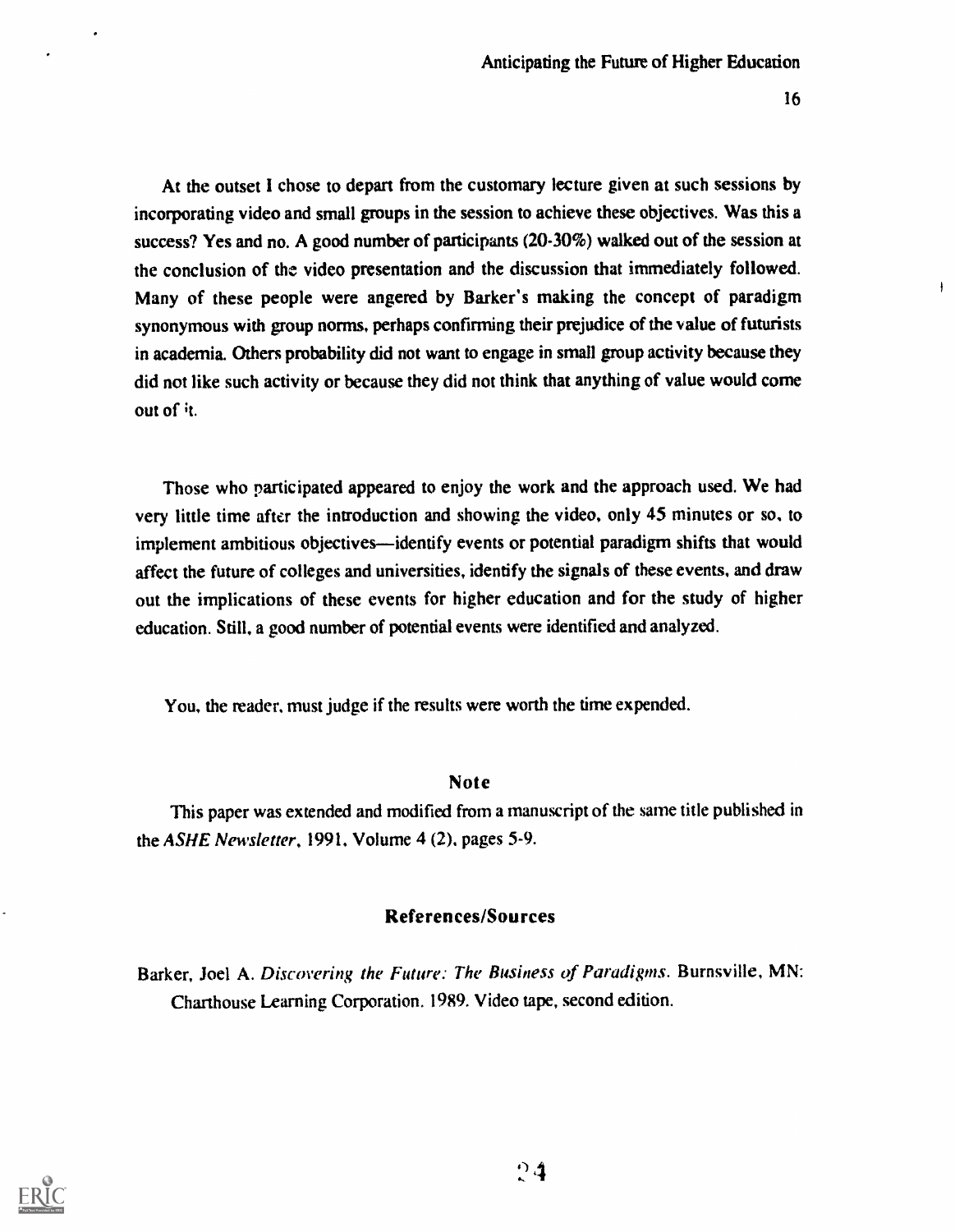- Boucher, Wayne I. and James L. Morrison, Alternative Recruiting Environments for the U.S. Army. 3 vols. Alexandria. VA: U.S. Army Research Institute for the Social and Behavioral Sciences, 1989.
- Kuhn, Thomas S., The Structure of Scientific Revolutions. Chicago: University of Chicago Press, 1962.
- Morrison, James L., The Alternative Futures Approach to Long-Range Planning: A Handbook for Army Long-Range Planners. Washington, D.C.: Department of the Army, 1990.
- Morrison, James L. and Thomas V. Mecca, "Managing Uncertainty," in John C. Smart (Ed.), Handbook of Theory and Research in Higher Education, Vol 5. New York: Agathon Press, 1989, pp 354-390.
- Morrison, James L. William L. Renfro, and Wayne I. Boucher, eds. Applying Methods and Techniques of Futures Research. New Directions in Institutional Research, No. 39. San Francisco: Jossey-Bass, 1983.
- Morrison, James L. William L. Renfro and Wayne I. Boucher, Futures Research and The Strategic Planning Process: Implications for Long-Range Planning in Higher Education. ASHE-ERIC Higher Education Research Report Series, Number 9. Washington, D.C.: Association for the Study of Higher Education. 1984.

### About the Author

James L. Morrison received his Ph.D. at the Florida State University in 1969. He was lecturer in sociology at the University of Maryland, European Division and graduate assistant in sociology at the University of Munich (1964-65), instructor in sociology at the Florida State University (1968-69), and assistant professor of education and sociology at the Pennsylvania State University (1969-73). He moved to Chapel Hill as associate professor of education in 1973 and was promoted to full professor in 1977. At UNC he teaches courses in planning, evaluation, and research.

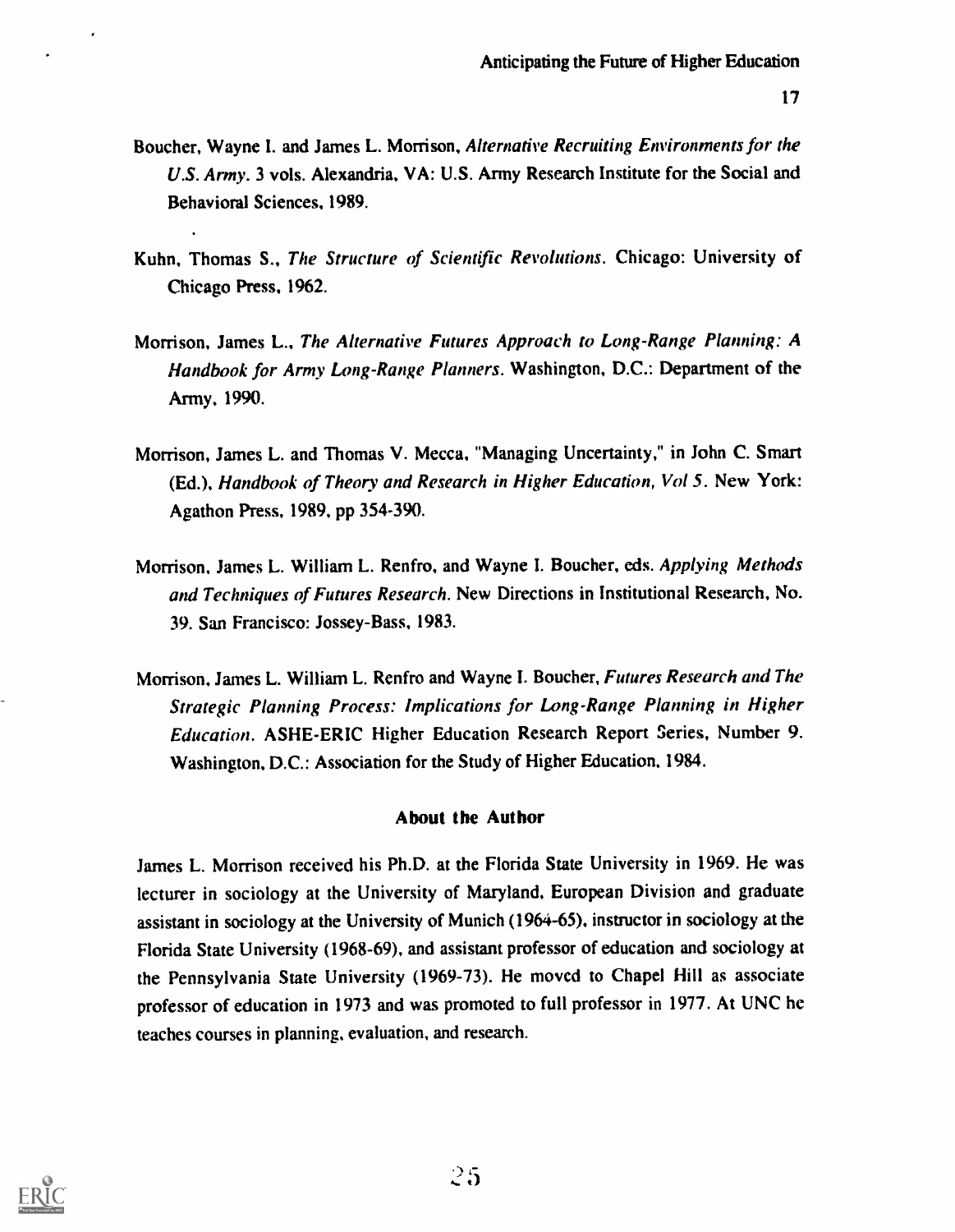He has designed and implemented professional development seminars on planning and forecasting for the UNC-Chapel Hill Continuing Education Center,  $H + E$  Associates (Great Britain), and the Fuqua School of Business at Duke University. In addition, he has made over 90 retreat presentations in the last six years for such associations as the World Future Society, the Society for College and University Planning, .he American Association for Higher Education, the Association for the Study of Higher Education, the American Educational Research Association, the Association for Community and Junior Colleges, the North Carolina Association for Institutional Research, the Southern Association for Institutional Research, the European Association for Institutional Research, the Association for Institutional Research, the National League for Nursing, and the American Association of School Administrators.

He has served as a planning consultant to a number of colleges (Caldwell, Hood, Lenoir-Rhyne, Saint Augustine's), universities (Alabama, Arizona State, Clemson, Tennessee, and the Virgin Islands), university systems (Maine), university continuing education centers (Georgia), community college systems (South Carolina), community colleges (Northwestern Michigan College), educational agencies (U.S. Corporation of Education and the North Carolina Corporation of Public Instruction), school systems (Orange County (Orlando! Public Schools), educational consortia (Consortium for the Advancement of Public Education) and public agencies (U.S. Department of Labor, Public Pension Guaranty Corporation). In the corporate world, he served as a planning consultant to Ethan Allen, Inc., and currently serves as a faculty member in the executive leadership training program of Caltex Petroleum Corporation. His consulting activities focus on assisting organizations in developing environmental scanning/forecasting systems to augment their strategic long-range planning processes.

He served as vice president (Division J—Postsecondary Education), the American Educational Research Association, and as convener of the Forum on Environmental Scanning, The American Association for Higher Education. He also served two terms as a member of the Board of Directors, Association for the Study of Higher Education; chaired the special interest group on futures research, the American Educational Research Association; chaired the editorial board, The Review of Higher Education, and served as consulting editor of The Review of Educational Research and The American Educational Research Journal. He currently serves on the environmental scanning committee of United Way of America.